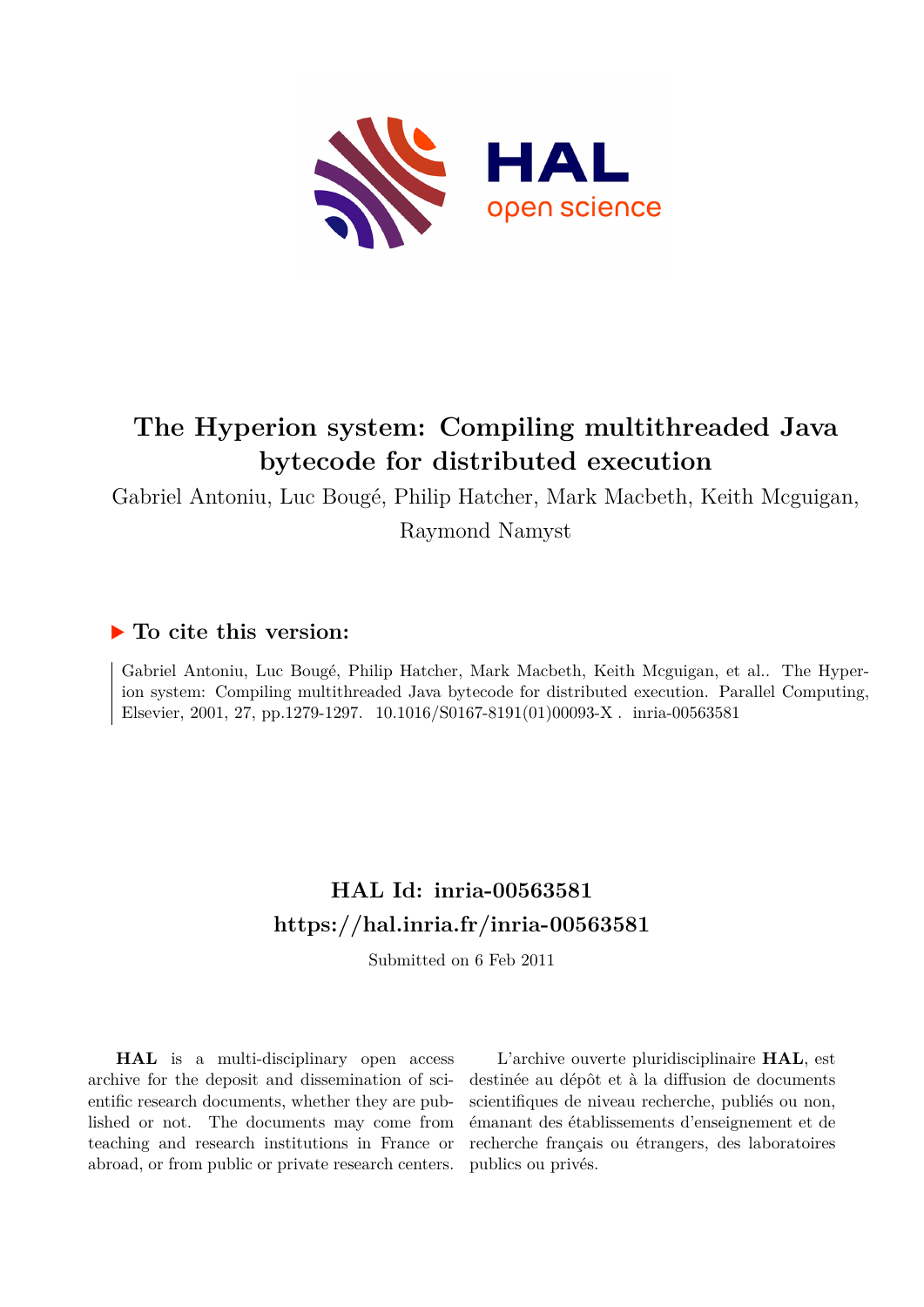## The Hyperion system: Compiling multithreaded Java byte
ode ior aistributed execution

Gabriel Antoniu <sup>--,</sup> Luc Bouge <sup>-</sup>, Philip Hatcher <sup>-</sup>, Mark Ma
Beth <sup>b</sup> , Keith M
Guigan <sup>b</sup> and Raymond Namyst <sup>a</sup>

<sup>a</sup>LIP, ENS Lyon, 46 Allée d'Italie, 69364 Lyon Cedex 07, France. <sup>b</sup>Dept. Computer Science, Univ. New Hampshire, Durham, NH 03824, USA.

#### **Abstract**

Our work ombines Java ompilation to native ode with a run-time library that exe
utes Java threads in a distributed-memory environment. This allows a Java programmer to view a cluster of processors as executing a *single* Java virtual machine. The separate pro
essors are simply resour
es for exe
uting Java threads with true parallelism, and the run-time system provides the illusion of a shared memory on top of the private memories of the pro
essors. The environment we present is available on top of several UNIX systems and can use a large variety of communication interfa
es thanks to the high portability of its run-time system. To evaluate our approa
h, we ompare serial C, serial Java, and multithreaded Java implementations of a bran
h-and-bound solution to the minimalost mapoloring problem. All measurements have been carried out on two platforms using two different communication interfa
es: SISCI/SCI and MPI-BIP/Myrinet.

Key words: Java, compiling, distributed shared memory, Java consistency, multithreading, Hyperion, PM2

#### 1 Introdu
tion

The Java programming language is an attractive vehicle for constructing parallel programs to exe
ute on lusters of omputers. The Java language design

Preprint submitted to Elsevier Preprint 22 March 2001

<sup>?</sup> A preliminary version of this work has been presented at the Euro-Par 2000 Conferen
e, Muni
h, Germany, August 2000.

<sup>1</sup> Conta
t: Gabriel.Antoniuens- lyon.fr.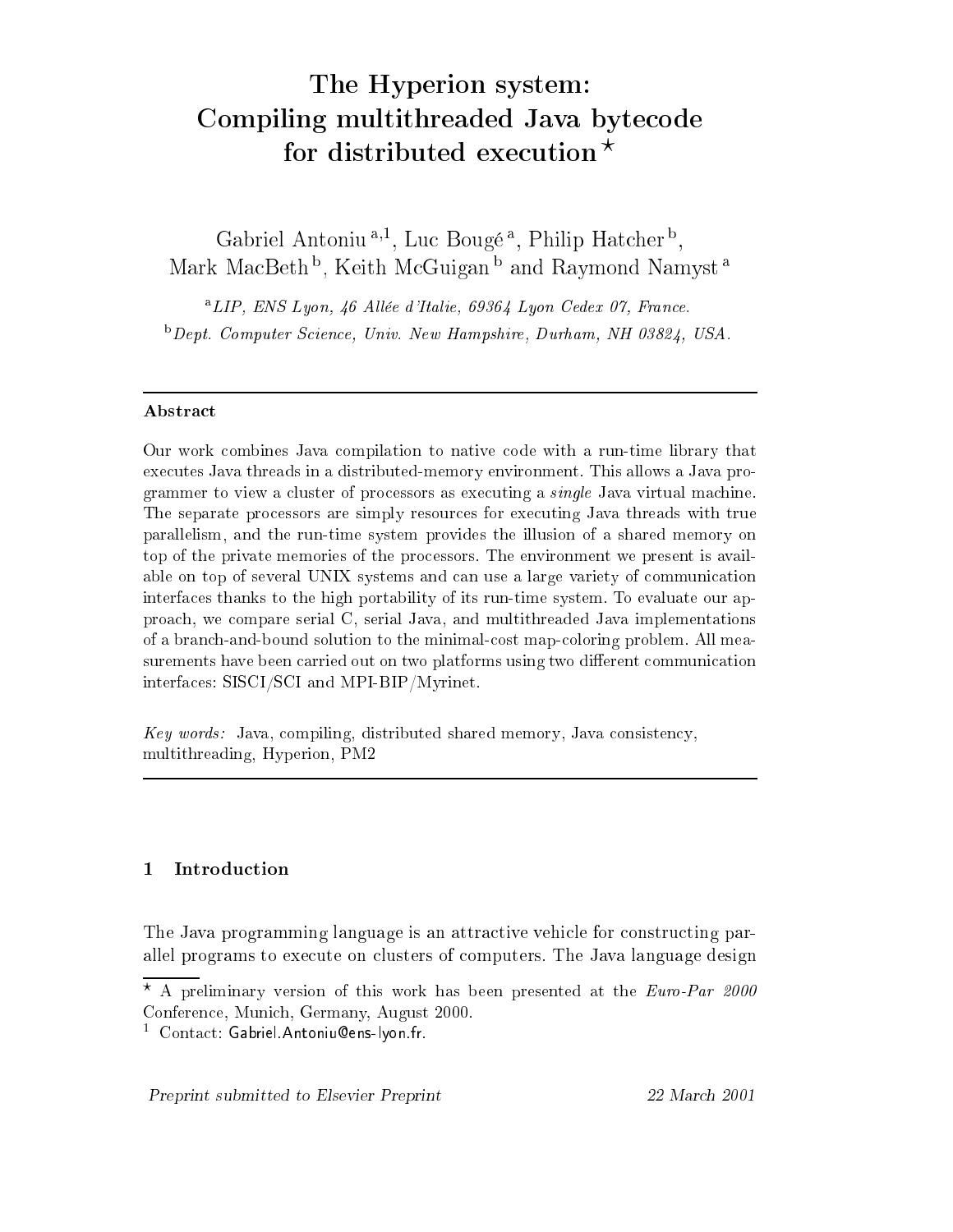reflects two emerging trends in parallel computing: the widespread acceptance of both a thread programming model and the use of a distributed-shared memory (DSM). While many resear
hers have endeavored to build Java-based tools for parallel programming, we think most people have failed to appre
iate the possibilities inherent in Java's use of threads and a "relaxed" memory model.

There are a large number of parallel Java efforts that connect multiple Java virtual machines by utilizing Java's Remote-Method-Invocation facility (e.g.,  $[1–5]$  or by grafting an existing message-passing library (e.g., [6,7]) onto Java. In our work we view a cluster as executing a *single Java virtual machine*. The separate nodes of the luster are hidden from the programmer and are simply resour
es for exe
uting Java threads with true parallelism. The separate memories of the nodes are also hidden from the programmer and our implementation must support the illusion of a shared memory within the ontext of the Java memory model, which is "relaxed" in that it does not require sequential consistency. (See |8| for a comparison of our work with an RMI-based approa
h.)

Our approach is most closely related to efforts to implement Java interpreters on top of a distributed shared memory  $[9-11]$ . However, we are interested in omputationally intensive programs that an exploit parallel hardware. We expe
t that the ost of ompiling to native ode will be re
overed many times over in the ourse of running su
h programs. Therefore we fo
us on ombining Java ompilation with support for exe
uting Java threads in a distributedmemory environment.

Our work is done in the ontext of the Hyperion environment for the highperforman
e exe
ution of Java programs. Hyperion was developed at the University of New Hampshire and comprises a Java-bytecode-to-C translator and a run-time library for the distributed exe
ution of Java threads. Hyperion has been built using the PM2 distributed, multithreaded run-time system from the École Normale Supérieure de Lyon [12]. As well as providing lightweight threads and efficient inter-node communication, PM2 provides a generic distributed-shared-memory layer, DSM-PM2 [13]. Another important advantage of PM2 is its high portability on several UNIX platforms and on a large variety of ommuni
ation interfa
es and proto
ols (BIP, SCI, VIA, MPI, TCP). Thanks to this feature, Java programs ompiled by Hyperion an be executed with true parallelism in all these environments.

In this paper we describe the overall design of the Hyperion system, the strategy followed for the implementation of Hyperion using PM2, and a preliminary evaluation of Hyperion/PM2 by omparing serial C, serial Java, and multithreaded Java implementations of a bran
h-and-bound solution to the minimalost mapoloring problem. The evaluation is performed on two different platforms using two different communication interfaces: the SISCI in-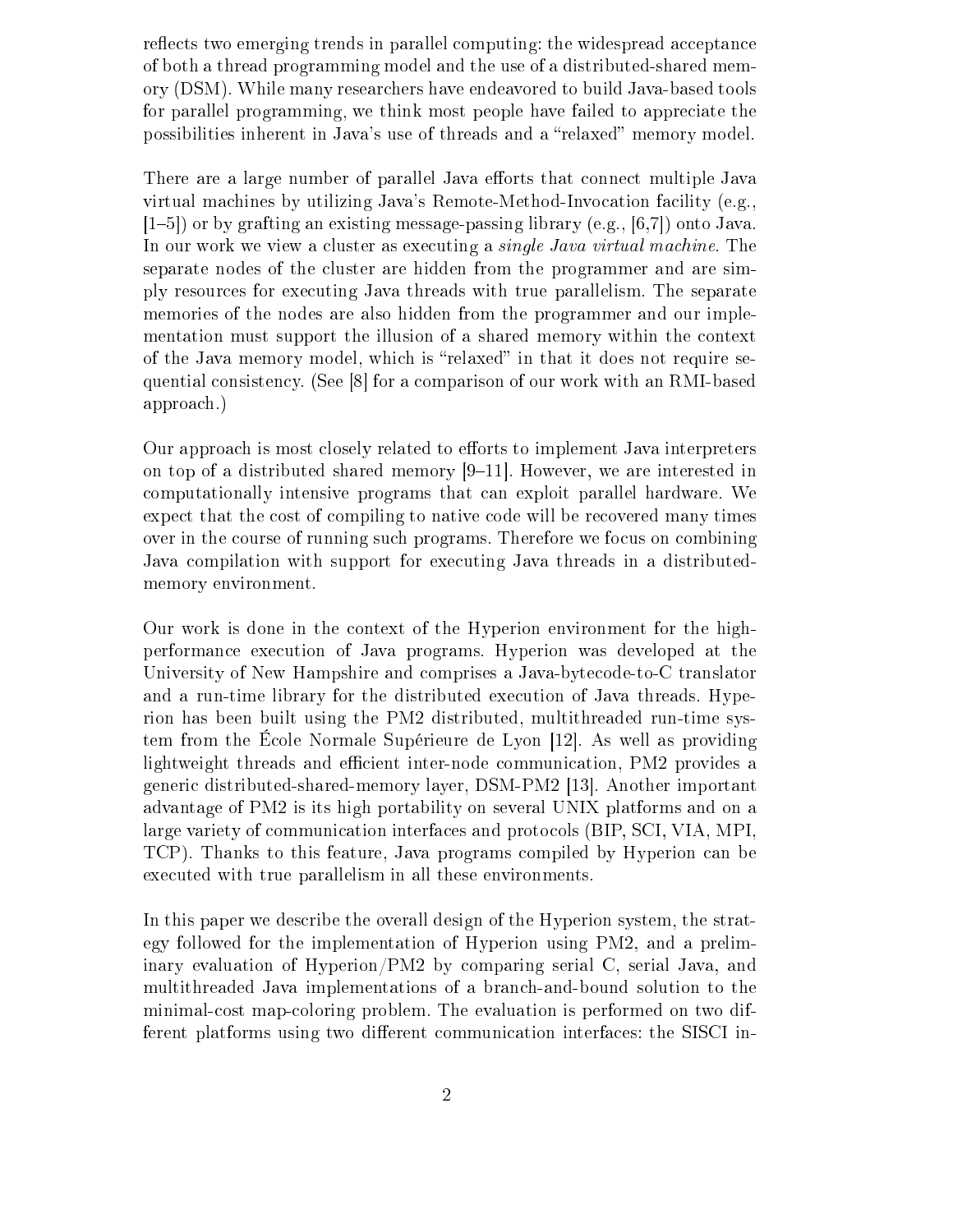

Fig. 1. Compiling Java programs with Hyperion

terface on top of a SCI network [14] and the MPI-BIP interface on top of a Myrinet network [15].

#### 2 The Hyperion system

Our vision is that programmers will develop Java programs using the workstations on their desks and then submit the programs for produ
tion runs to a "high-performance Java execution server" that appears as a resource on the network. Instead of the conventional Java paradigm of pulling bytecode back to their workstation for exe
ution, programmers will push byte
ode to the high-performance server for remote execution. Upon arrival at the server, the byte
ode is translated for native exe
ution on the pro
essors of the server. We utilize our own Java-byte
ode-to-C ompiler (java2
) for this task and then leverage the native C compiler for the translation to machine code.

As an aside, note that the security issues surrounding "pushing" or "pulling" bytecodes can be handled differently. When pulling bytecodes, users want to bring appli
ations from potentially untrusted lo
ations on the network. The Java features for bytecode validation can be very useful in this context. In contrast, when "pushing" bytecodes to a high-performance Java server, conventional security methods might be employed, such as only accepting programs from trusted users. However, the Java se
urity features ould still be useful if one wanted to support an "open" Java server, accepting programs from untrusted users.

Code generation in java2c is straightforward (see Figure 1). Each virtual machine instruction is translated directly into a separate C statement, similar to the approaches taken in the Harissa  $[16]$  or Toba  $[17]$  compilers. As a result of this method, we rely on the C ompiler to remove all the extraneous temporary variables created along the way. Currently, java2c supports all non-wide format instructions as well as exception handling.

The java2c compiler also includes an optimizer for improving the performance of obje
t referen
es with respe
t to the distributed-shared memory. For example, if an obje
t is referen
ed on ea
h iteration of a loop, the optimizer will lift out of the loop the code for obtaining a locally cached copy of the object.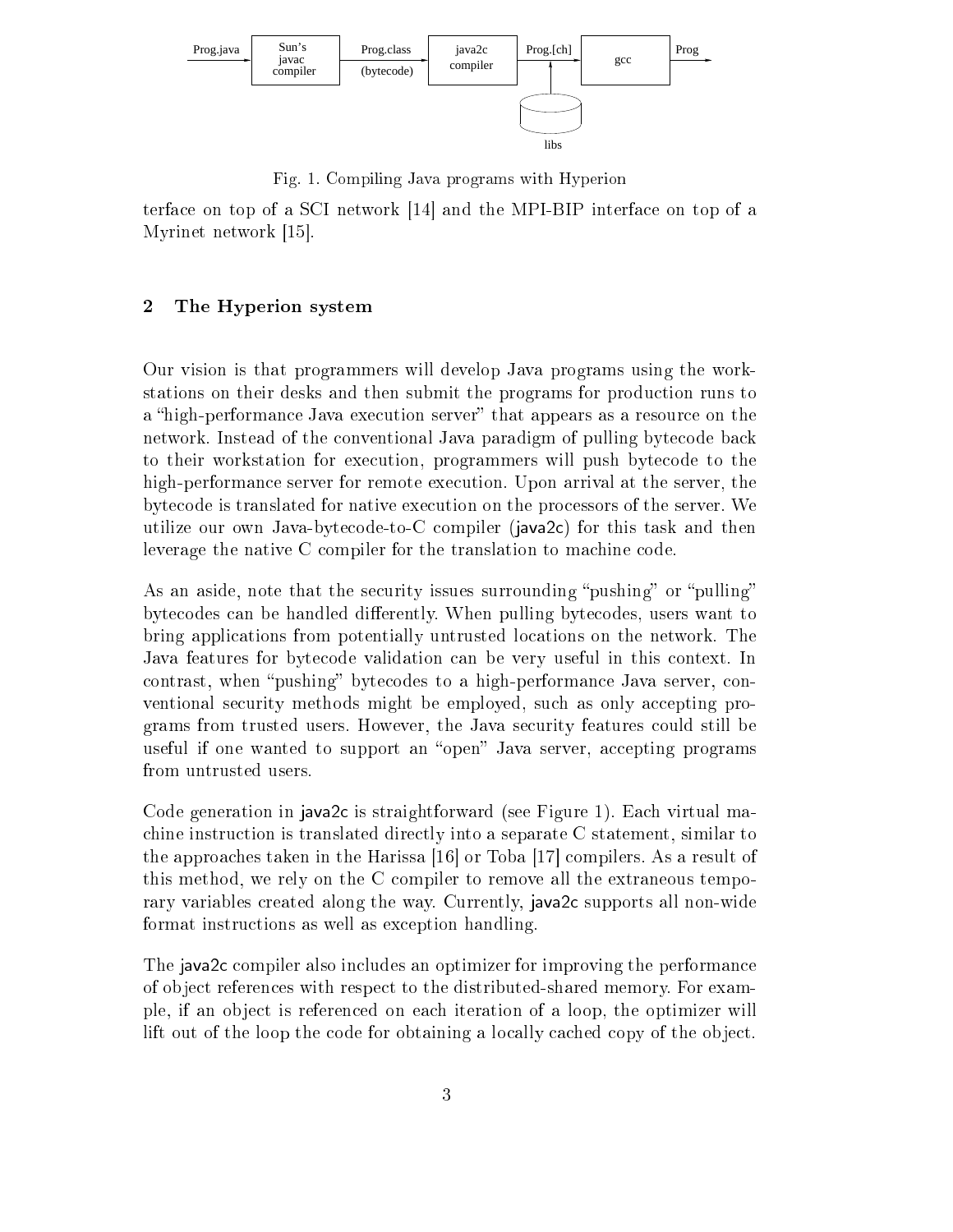Inside the loop, therefore, the object can be directly accessed with low overhead via a simple pointer. This optimization needs to be supported by both compiler analysis and run-time support to ensure that the local cache will not be flushed for the duration of the loop.

To build a user program, user class files are compiled (first by Hyperion's java2c and then the generated C ode by a C ompiler) and linked with the Hyperion run-time library and with the ne
essary external libraries. The Hyperion runtime system is structured as a collection of modules that interact with one another (see Figure 2). We now present the main ones.

**Java API support** Hyperion currently uses the Sun Microsystems JDK 1.1 as the basis for its Java API support. Classes in the Java API that do not include native methods can simply be compiled by **java2c**. However, classes with native methods need to have those native methods written by hand to fit the Hyperion design. Unfortunately, the Sun JDK 1.1 has a large number of native methods s
attered throughout the API lasses. To date, we have only implemented a small number of these native methods and therefore our support for the full API is limited. We hope that other releases of Java 2 (e.g., Sun JDK 1.2) will be more amenable to being compiled by java2c.

Thread subsystem The thread module provides support for lightweight threads, on top of whi
h Java threads an be implemented. This support includes thread creation/destruction and thread synchronization using mutexes. For portability reasons, we model the interfa
e to this subsystem on the ore fun
tions provided by POSIX threads. Additionally, the thread subsystem provides an API for thread migration, whi
h we plan to use in future investigations of dynamic and transparent application load balancing.

Communi
ation subsystem The ommuni
ation subsystem supports message transmission between the nodes of a luster. The interfa
e is based upon message handlers being asyn
hronously invoked on the re
eiving end. This interfa
e is mandatory sin
e most ommuni
ations, either one-way or round-trip, must occur without any explicit contribution of the remote node: incoming requests are handled by a special daemon thread which runs conurrently with the appli
ation threads. For example, in our implementation of the Java memory model, one node of a luster an asyn
hronously request data from another node.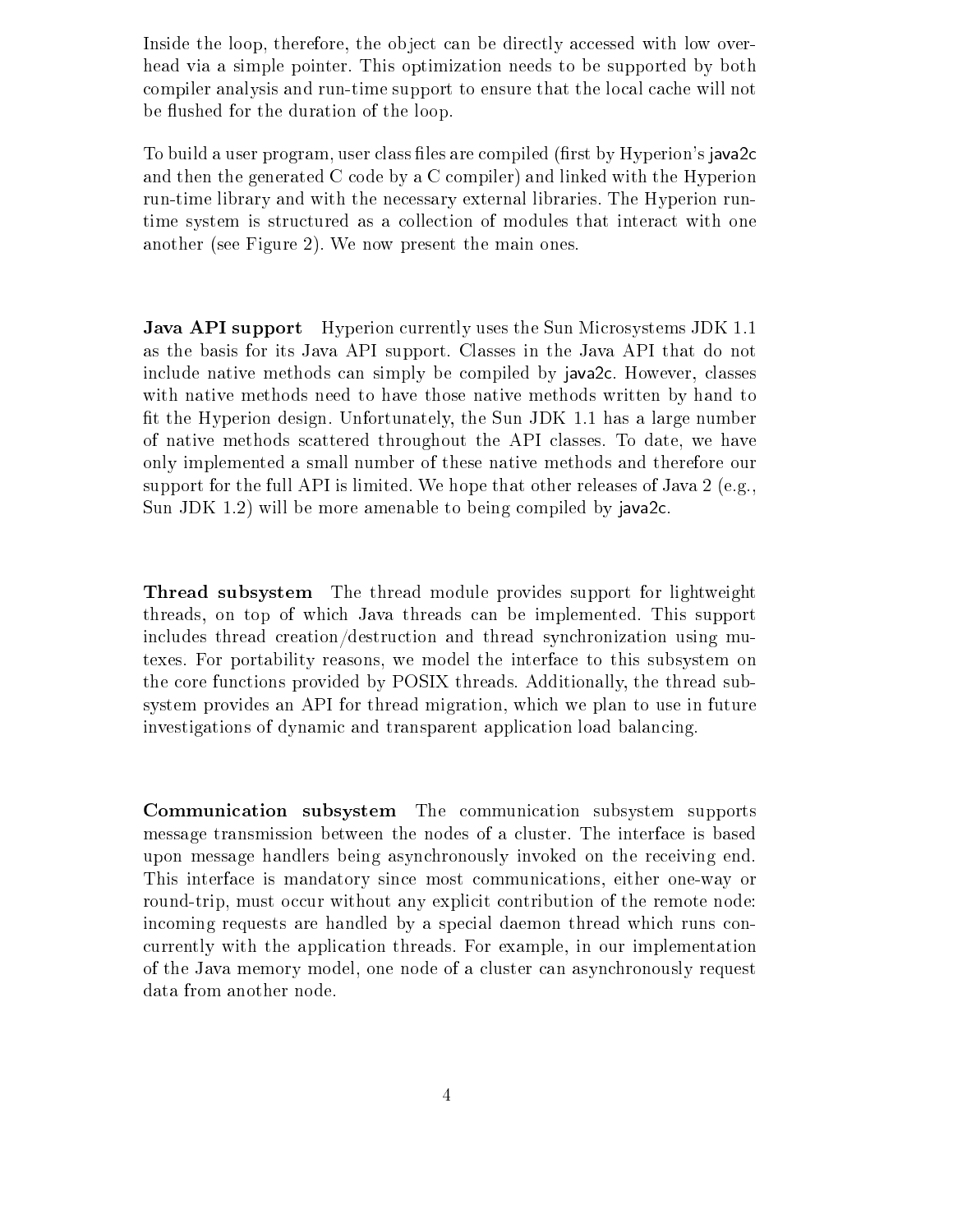| loadIntoCache    | Load an object into the cache                                         |  |  |
|------------------|-----------------------------------------------------------------------|--|--|
| invalidateCache  | Invalidate all entries in the cache                                   |  |  |
| updateMainMemory | Update main memory with modifications made to<br>objects in the cache |  |  |
| get              | Retrieve a field from an object previously loaded<br>into the cache   |  |  |
| put              | Modify a field in an object previously loaded into<br>the cache       |  |  |

Table 1

Interfa
e between the Hyperion memory subsystem

and the implementation layer.

Memory subsystem The Memory subsystem is responsible for implementing the Java memory model. Its interfa
e is based upon the operational spe
 ification of the Java memory model [18]. The model utilizes both a main memory and thread caches. Table 1 lists the key primitives of the Hyperion memory subsystem. These primitives on
eptually manipulate the alling thread's a
he and/or the main memory. (The Hyperion implementation of the Java memory model is dis
ussed in detail in Se
tion 4.)

Hyperion's memory subsystem also in
ludes me
hanisms for obje
t allo
ation, garbage olle
tion and distributed syn
hronization. Java monitors and the asso
iated wait/notify methods are supported by atta
hing mutexes and condition variables from the Hyperion threads module to the Java objects managed by the Hyperion memory layer.

Note that the whole design of the memory subsystem (and the orresponding API) is based on objects. However, the DSM support may be page-based. The memory subsystem interfa
e hides su
h details from the rest of the system. More information about this point is given in Section 3.

Load balancer The load balancer is responsible for choosing the most appropriate node on which to place a newly created thread. The current strategy is rather simple: threads are assigned to nodes in a round-robin fashion. We use a distributed algorithm, with ea
h node using round-robin pla
ement of its locally created threads, independently of the other nodes. More complex load balan
ing strategies based on dynami thread migration and on the interaction between thread migration and the memory consistency mechanisms are urrently under investigation.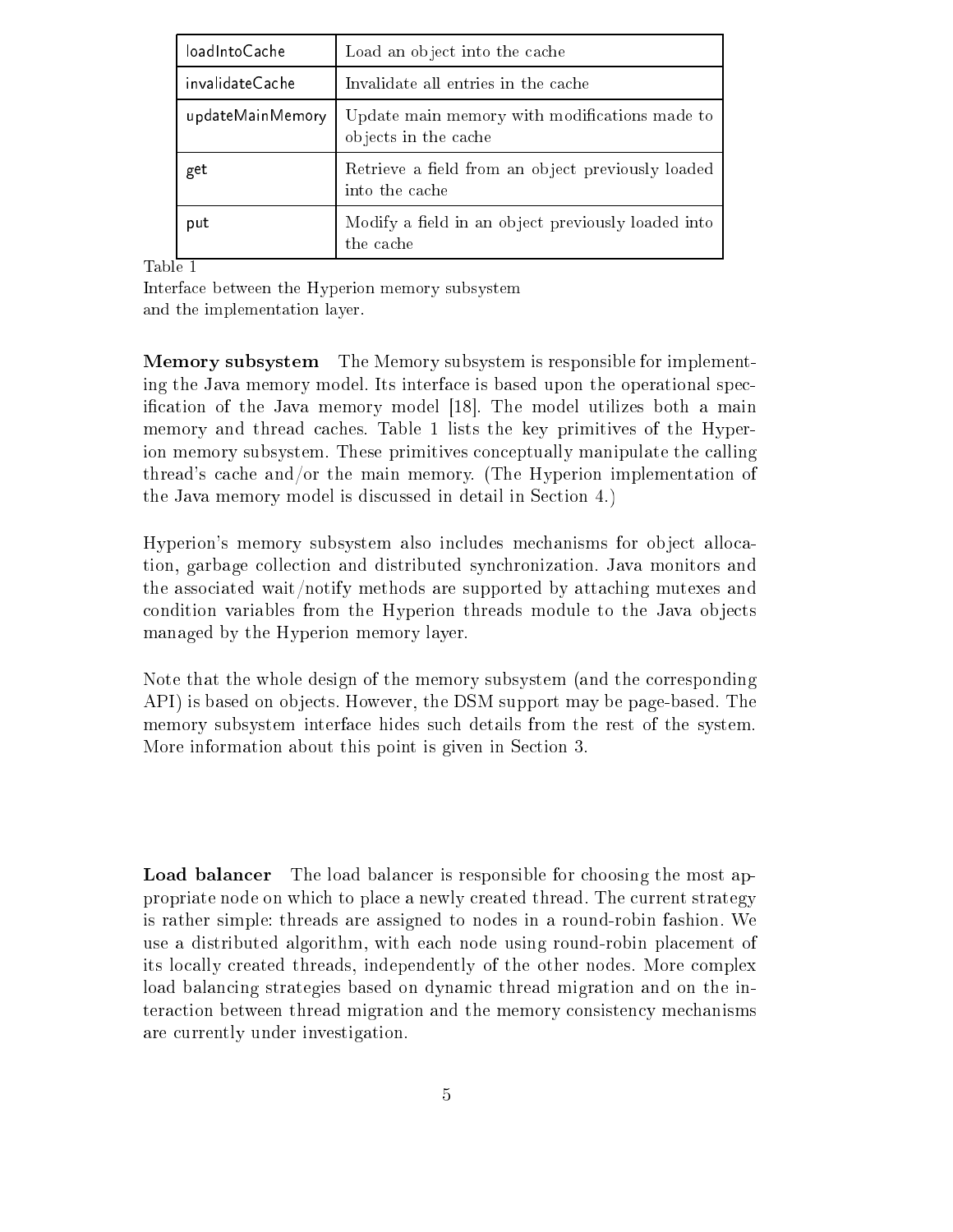

Fig. 2. Overview of the Hyperion software ar
hite
ture

### 3 Implementing Hyperion on top of PM2

As specified in the previous section, each high-level component of the Hyperion runtime (namely the thread, communication and memory subsystems) requires that a number of fun
tionalities be supported by the (lower) implementation layer. The urrent implementation of the Hyperion runtime is based upon the PM2 distributed multithreaded environment (Figure 2), whi
h provides the features needed by all subsystems. Nevertheless, other implementations are possible (an alternative implementation of the memory subsystem is currently under study). In this paper, we focus on the PM2 implementation.

PM2's programming interface allows user-level threads to be created locally or remotely and to ommuni
ate through Remote Pro
edure Calls (RPCs). Besides, PM2 provides a *thread migration* mechanism that allows threads to be transparently and preemptively moved from one node to another during their execution. Such a functionality is typically useful to implement dynamic load-balancing policies. Finally, the access to a common global address space is available via a *distributed shared memory* facility: the  $DSM-PM2$  [13] layer.

Most Hyperion run-time primitives in the thread, communication and shared memory subsystems are implemented through dire
t mapping onto the orresponding PM2 routines.

Thread subsystem The thread omponent of Hyperion is a very thin layer that interfaces to PM2's thread library, called *Marcel*. Marcel is an efficient, user-level, POSIX-like thread pa
kage featuring thread migration. Most of the functions in Marcel's API provide the same syntax and semantics as the corresponding POSIX Threads functions. However, it is important to note that the Hyperion thread component uses the PM2 thread component through the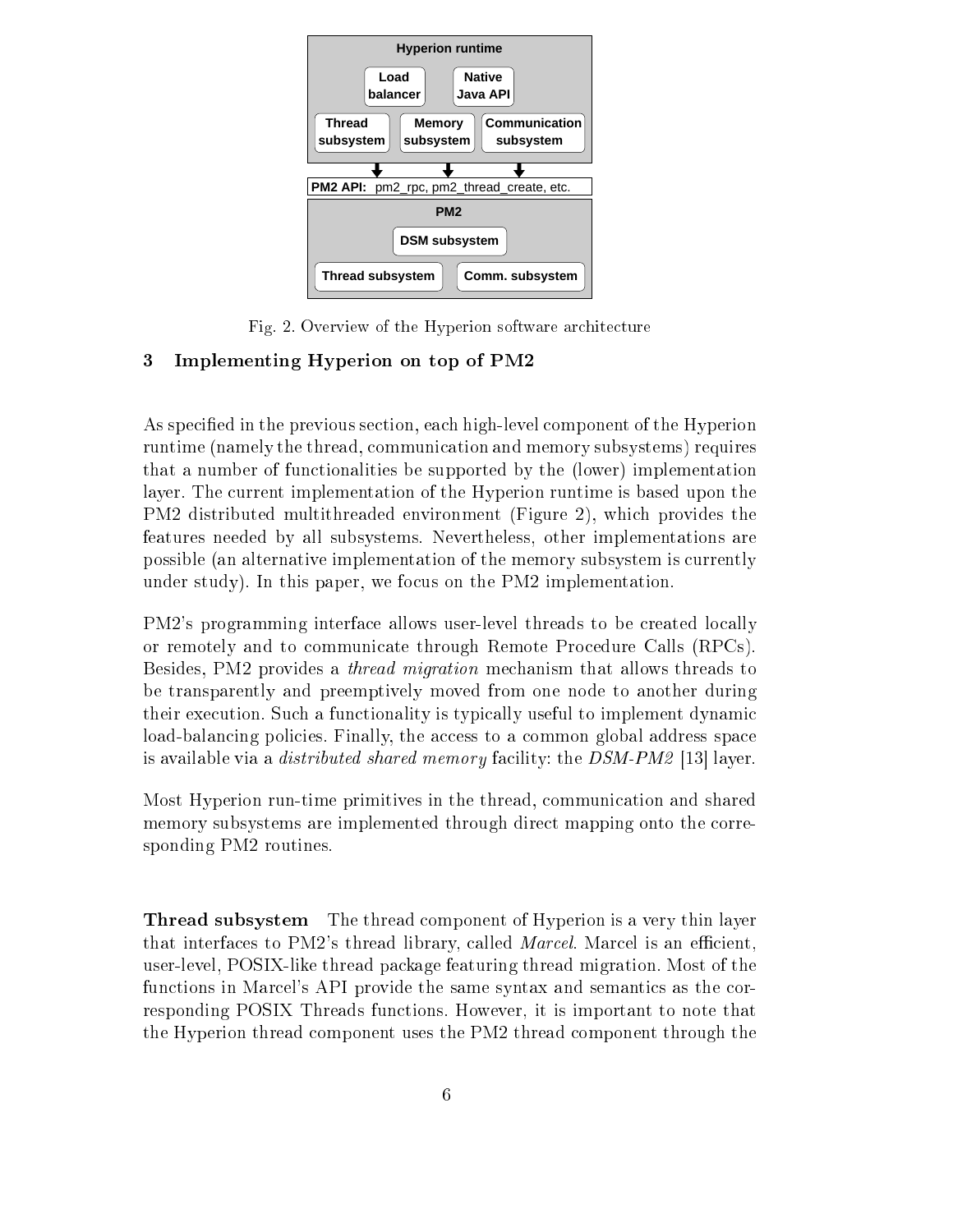PM2 API and does not access the thread component directly, as would be typical when using a classical *Pthreads*-compliant package. PM2 implements a careful integration of multithreading and communication that actually required several modifications to the thread management functions (e.g., thread reation).

Communi
ation subsystem The ommuni
ation omponent of Hyperion is implemented using PM2 remote pro
edure alls, whi
h allow PM2 threads to invoke the remote execution of user-defined services (i.e., functions). On the remote node, PM2 RPC invocations can either be handled by a pre-existing thread or they an involve the reation of a new thread. This latter fun
tionality allows us to easily implement Hyperion's ommuni
ation subsystem. PM2 utilizes a generic communication package called  $\textit{Madeline}$  [19] that provides an efficient interface to a wide range of high-performance communication libraries, in
luding low-level ones. The following ommuni
ation interfa
es are urrently supported: BIP on top of a Myrinet network, SISCI on top of a SCI network, VIA, the Virtual Interfa
e Ar
hite
ture, MPI and TCP.

Memory subsystem The memory management primitives described in Table 1 are implemented on top of PM2's distributed-shared-memory layer, DSM-PM2 [13]. DSM-PM2 provides a portable, configurable implementation platform for multithreaded DSM onsisten
y proto
ols. It has been designed to be generi enough to support multiple onsisten
y models. Besides, alternative proto
ols are available for a given onsisten
y model, thereby enabling the programmer to possibly tune the DSM system according to the specific appliation needs. Currently, two built-in alternative proto
ols provide Sequential consistency, and two other provide Release consistency. Also, new consistency models and protocols can be easily implemented using the existing generic DSM-PM2 library routines.

DSM-PM2 is structured in layers. At the high level, a *DSM protocol policy* layer is responsible for implementing consistency models out of a subset of the available library routines. The library routines (used to bring a opy of a page to a thread, to invalidate all copies of a page, etc.) are grouped in the lower-level *DSM protocol library* layer. Finally, these library routines are built on top of two base components: the DSM page manager and the DSM communication module. The DSM page manager is essentially dedicated to the low-level management of memory pages. It implements a distributed table containing page ownership information and maintains the appropriate access rights on each node. The *DSM communication module* is responsible for providing elementary ommuni
ation me
hanisms, su
h as delivering requests for page opies, sending pages, and invalidating pages.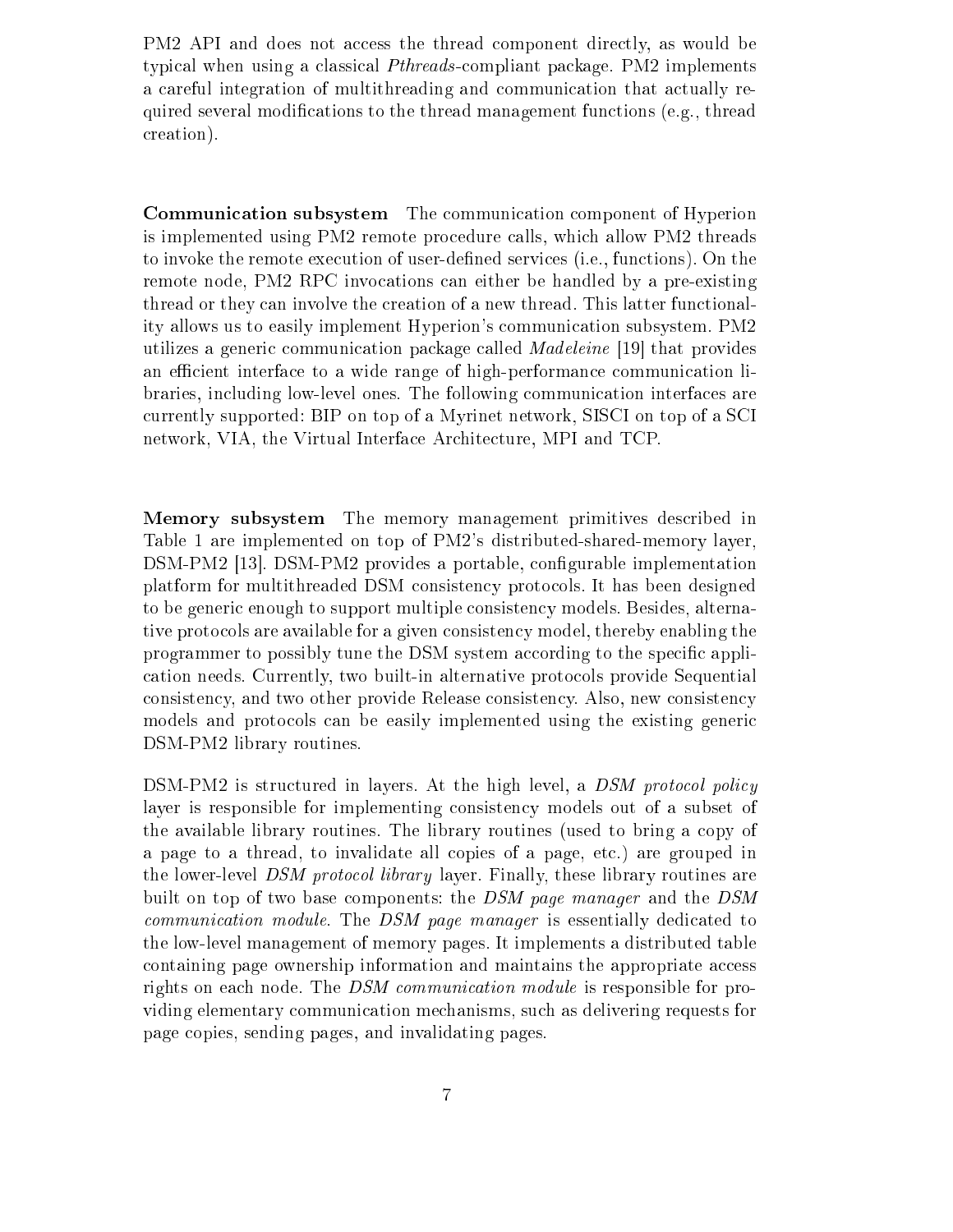

Fig. 3. Interactions between the thread cache and the main memory as specified by the Java Memory Model

The DSM-PM2 user has three alternatives that may be utilized according to the user's specific needs:  $(1)$  use a built-in protocol,  $(2)$  build a new protocol out of a subset of library routines, or (3) write new proto
ols using the API of the DSM page manager and DSM communication module (for more elaborate features not implemented by the library routines). The memory subsystem primitives of Hyperion (loadIntoCache, updateMainMemory, invalidateCache, get and put, have been inplemented using this latter approach, and a proportion to the specification of the Java Memory Model, as detailed in Section 4.

#### 4 Implementing the Java memory model on a distributed luster

#### 4.1 The Java memory model

A entral aspe
t of Hyperion's design is on
erned with the implementation of the abstra
t memory model of Java within a physi
ally distributed environment. The Hyperion system must provide the illusion of a uniformly accessible, shared object memory, which is independent of the physical object locations across the cluster.

The Java Memory Model (JMM) allows Java threads to use their private memory to cache values retrieved from main memory. Caching greatly improves performance if the application exhibits temporal locality, by accessing a cached object multiple times before the cache is invalidated. The specifica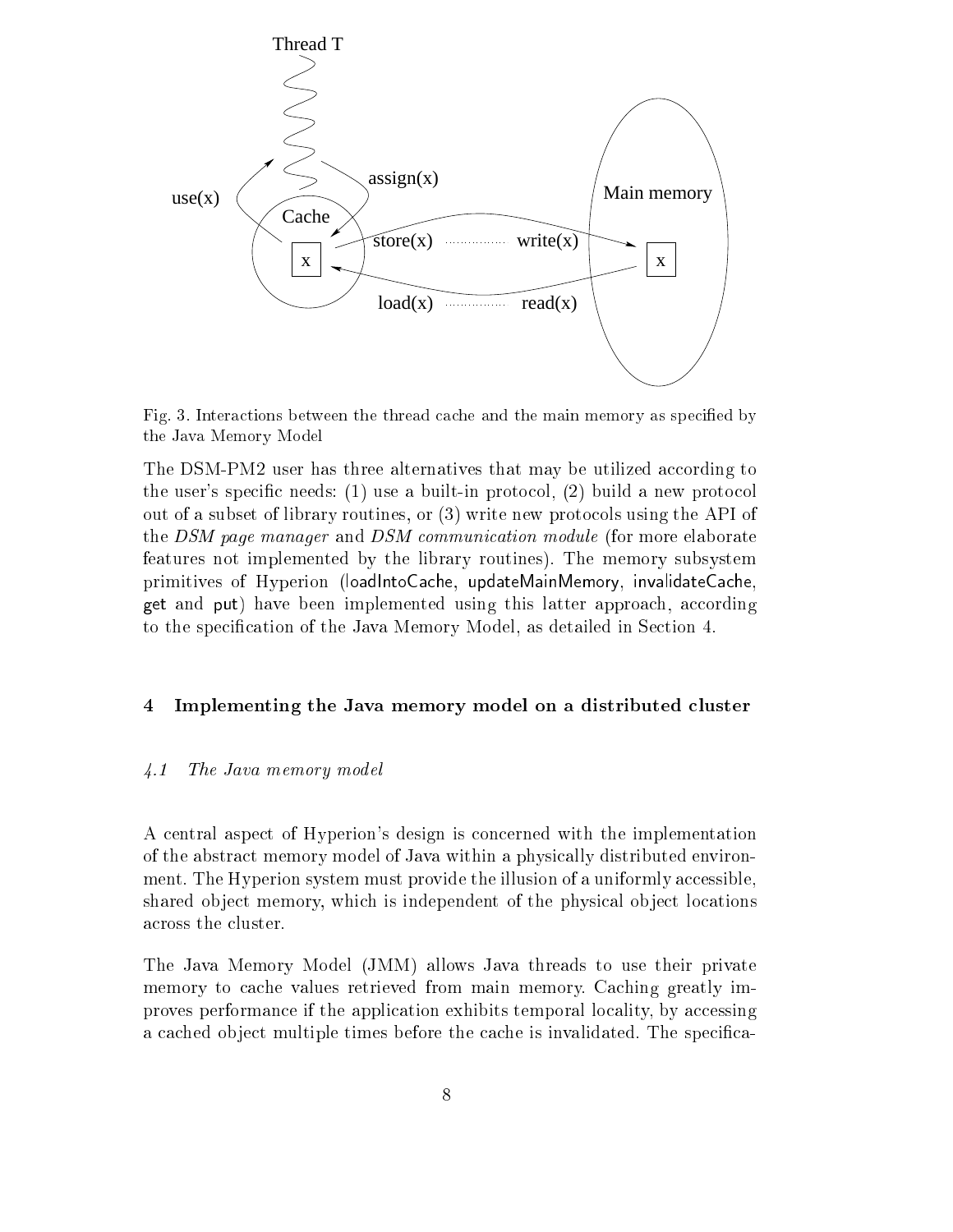tion of the Java language  $|18$ , Chapter 17 is very careful to describe how a thread may utilize its cache. It specifies that each Java thread is conceptually equipped with a *local cache*, interacting with a common main memory (Figure 3). A thread may perform use and assign actions to access values for variables that have been cached locally. The use action retrieves a variable's value from the cache for use by the thread's execution engine. The *assign* action overwrites a variable's value in the cache with a new value provided by the exe
ution engine. The transfer of a variable's value from the main memory to the cache of a thread is completed by the unique pairing of a *read* action performed by main memory with a load a
tion performed by the thread. The read action retrieves the variable's value from main memory and transmits it to the thread. The *load* action accepts the value from main memory and puts it in the thread's a
he lo
ation for the variable. The reverse transfer, from a thread's a
he ba
k to main memory, is ompleted by the unique pairing of a store action performed by the thread with a *write* action performed by main memory. The *store* action transmits to main memory the value for a variable residing in the thread's cache. The *write* action accepts the value transmitted by the thread and deposits it in the main memory location for the variable.

The JMM also defines synchronization actions. Java monitors are described in terms of lo
ks and ea
h Java obje
t is asso
iated with a lo
k, whi
h is also stored in the main memory. A lo
k may only be held by a single thread at a time. (A thread requesting a lo
k held by another thread will blo
k until the lock becomes available and the requesting thread is able to obtain it.) Threads may request *lock* and *unlock* actions and the main memory is responsible for completing these actions. When a thread acquires a lock, it must flush all variables from its cache. Before a thread releases a lock, it must first transmit back to main memory all values it assigned since it acquired the lock. These two rules ensure that the onventional use of lo
ks to prote
t a shared variable, will work correctly. After a thread grabs the lock, the first reference to the variable will ause the variable value to be read from the main memory and loaded into the thread's cache. The variable can then be updated and, when the thread performs the unlo
k, the updated value will be stored and written ba
k to main memory, so as to be visible to other threads.

#### 4.2 A distributed implementation in Hyperion

In Hyperion, the main memory region for an object is on its *home node*, the node on whi
h the obje
t was reated. The home node is in harge of managing the *master copy* of the object. Initially, the objects are stored on their home nodes and can then be replicated if accessed on other nodes. On using an obje
t, for instan
e as the right-hand side of an assignment, the lo
al opy of the obje
t in the node's a
he is a

essed; if no opy is present, then one is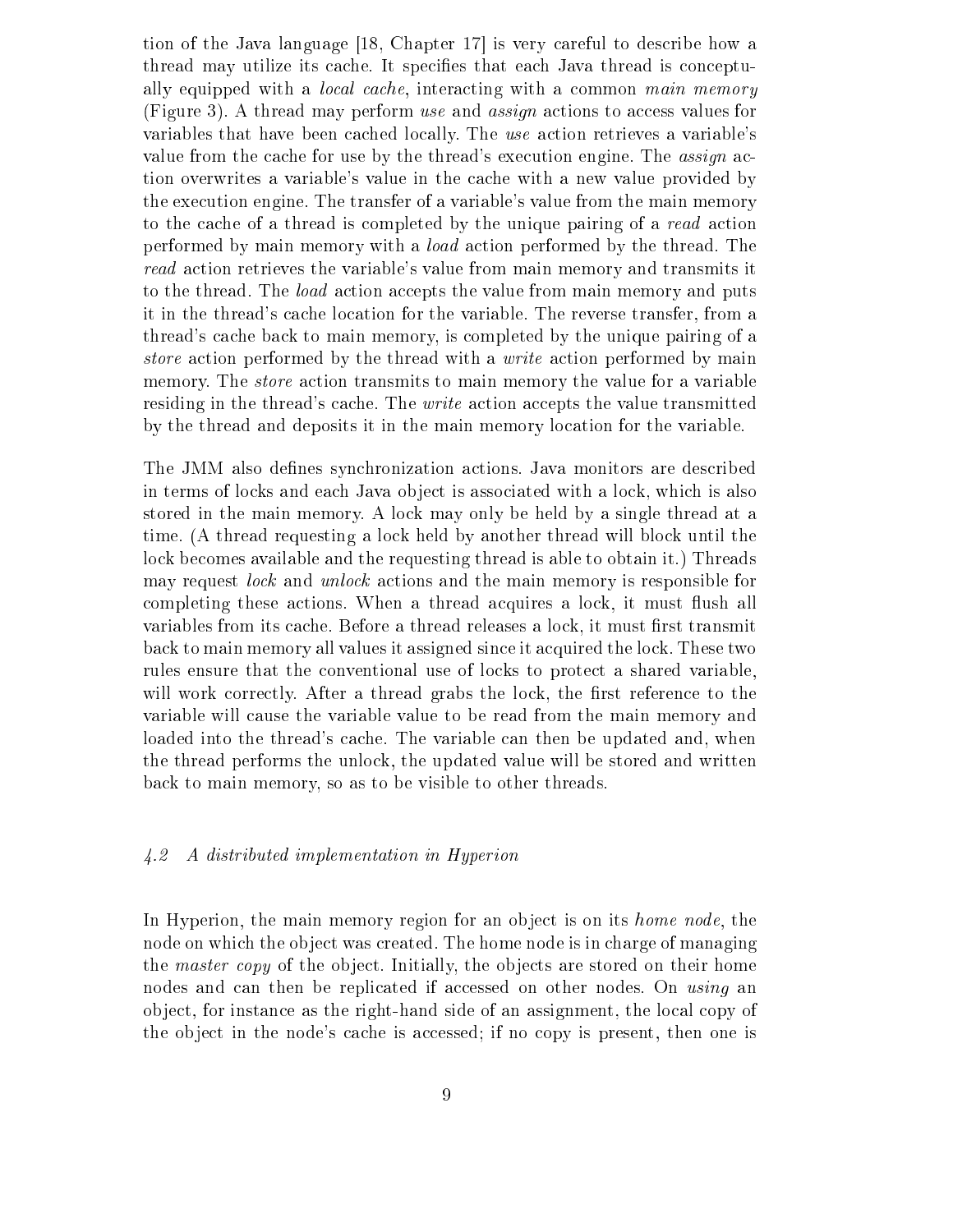loaded from the main memory using the loadIntoCache primitive. On *assigning* an object, for instance through the left-hand side of an assignment, the local copy of the object in the node's cache is assigned; if no copy is present, then a fresh opy is loaded.

For a thread executing a *lock* action, Hyperion first performs the code necessary for the thread to acquire the lock, then updates main memory with all assigned values in the cache (via the updateMainMemory primitive), and finally invalidates the cache (via the invalidateCache primitive). For a thread executing the *unlock* action, the implementation first updates main memory with all assigned values in the a
he (again via the updateMainMemory primitive) and then performs the code necessary for the thread to release the lock.

Note that the JMM only requires that the cache be invalidated when a lock is a
quired, but that Hyperion also updates main memory. The update of main memory is not explicit in the JMM rules in this situation, but it is implied by the separate rule that requires a store a
tion be subsequently performed for a variable prior to a *load* action for the variable, if an *assign* action has been previously performed for the variable. If the update of main memory were not done prior to the cache invalidation, then any assigned values in the cache would be lost when the cache was invalidated, in violation of this rule.

Hyperion uses specific access primitives to shared data: the get and put primitives. This allows us to detect and record all modifications to locally cached obje
ts using a bitmap. The put primitive uses it to re
ord all writes to the object, using *object-field granularity*. All local modifications are sent to the home node of the page by the updateMainMemory primitive. When updating main memory, Hyperion identifies all updated variables in the cache. Then it further identifies the home for all such variables and generates RPCs to all the homes to transmit the updated values. The alling thread must blo
k until all such RPCs are explicitly acknowledged with an answering RPC, which indi
ates that the updated values were re
eived and stored at the home node. Acknowledgments are necessary in order to prevent a thread from continuing on and releasing the lock "early." Such an early release would lead to an error, if another thread a
quired the lo
k and a
hed variables that had been updated by the other thread, but for whi
h the new values had not yet been written into main memory.

Java objects are implemented on top of DSM-PM2 pages. If an object spans several pages, all the pages are cached locally when the object is loaded. Consequently, loading an object into the local cache may generate prefetching, since all objects on the corresponding page(s) are actually brought to the current node. This pre-fetching is Java compliant because "early" read and load actions are explicitly allowed, as long as they are performed after the last lock action performed by the thread. Since each *lock* action is implemented with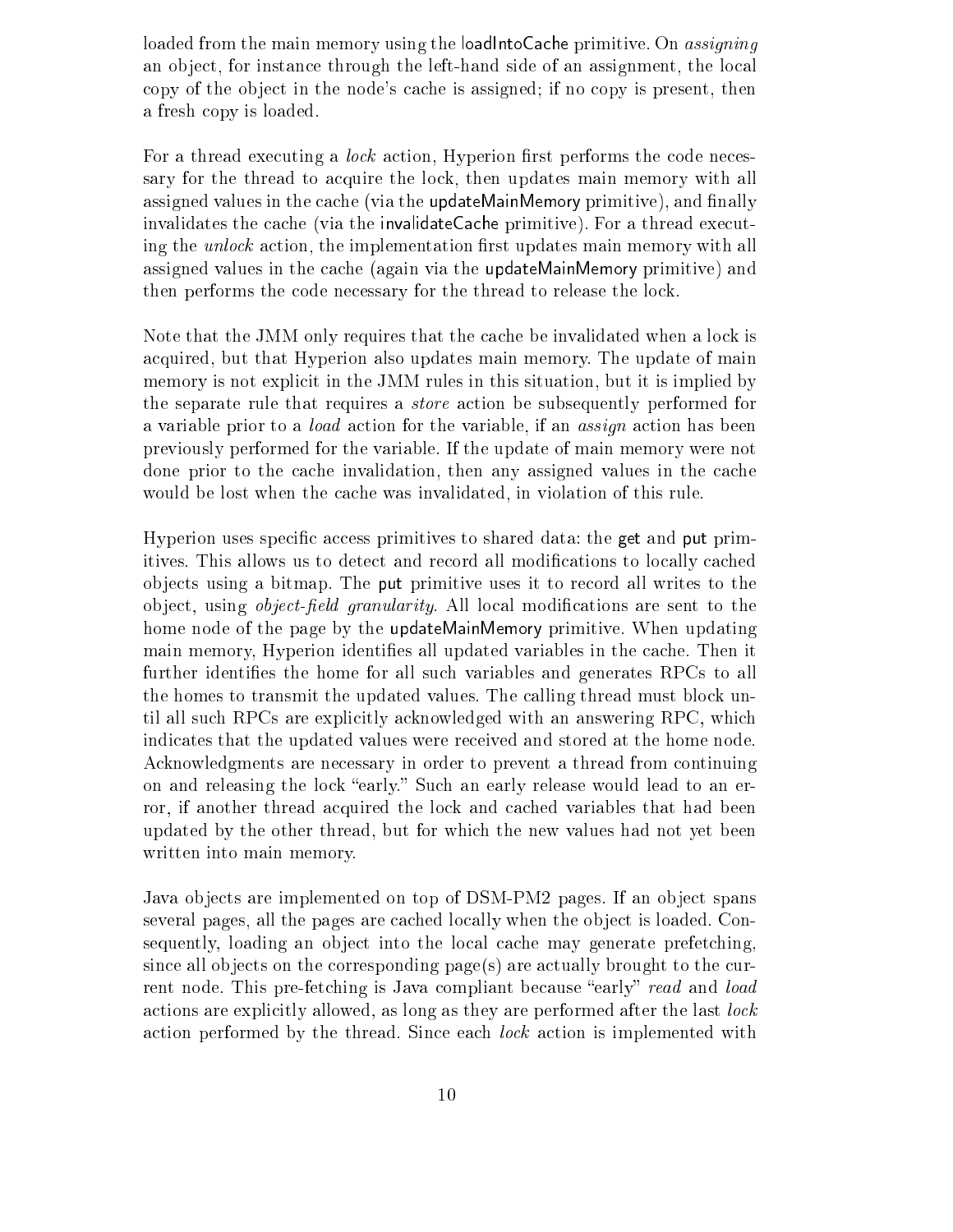an invalidation of the local cache, any values pre-fetched before the last *lock* are discarded at the time of the *lock*. Therefore, any values that are "hits" in the cache are guaranteed to be values fetched since the last *lock* was executed. Note that caching at the page level, rather than at the object level, does not affect the updating of main memory. Since in the JMM a *lock* or a *unlock* action causes all cached values that have been modified to be sent to main memory, treating cached memory in units of pages is Java compliant.

In the original description of the Java memory model, each thread is equipped with its private, *thread-level* cache. The design of Hyperion recognizes that for many appli
ations performan
e may be improved by running many threads in parallel, many more than the number of available nodes in the luster. To support this view, Hyperion enables all the threads running on a single node to share a common, *node-level* cache. Sharing a common cache among all the threads running at a single node enhan
es prefet
hing of obje
ts, thus providing a better locality of access. Also, the size of the caches is a function of the number of nodes, instead of the number of threads as in the original des
ription. This is a major deviation from the original des
ription of the JMM, which deserves a detailed discussion. We postpone this aspect to the next se
tion for the sake of larity.

Node-level concurrency provides the potential for concurrent execution of implementation a
tions su
h as page fet
hing, a
he invalidation or the update of main memory. To limit this potential, Hyperion employs mutexes, as well as more omplex lo
king me
hanisms.

- First, each cached page is protected by a mutex to serialize the updating of the page's modification bitmap. This mutex is also locked prior to transmitting the modifications back to the home node. The mutex is not locked by the get primitive, since there is no conflict between reading a field and either updating the encompassing page's bitmap or sending the page's modifications back to the home node.
- Second, a single, node-level mutex is employed to prevent concurrent cache invalidations and main-memory updates. This mutex is ne
essary to prote
t the internal data structures used by the cache.
- Finally, a more sophisticated locking mechanism is employed that prevents any thread from doing a a
he invalidation until all threads are in a position to safely allow the invalidation to pro
eed. This me
hanism is similar to solutions to the "readers-and-writers problem" in that multiple threads (the readers) may access cached values but only one thread (the writer) at a time can invalidate the cache. In addition, there can be no threads accessing the cache when it is invalidated. Threads release their "reader" lock whenever they reach a point in the program where an object might "move". This includes lock and unlock actions when the cache is invalidated, as well as the new operator, when the garbangs concerned magnetic contracts methods in the international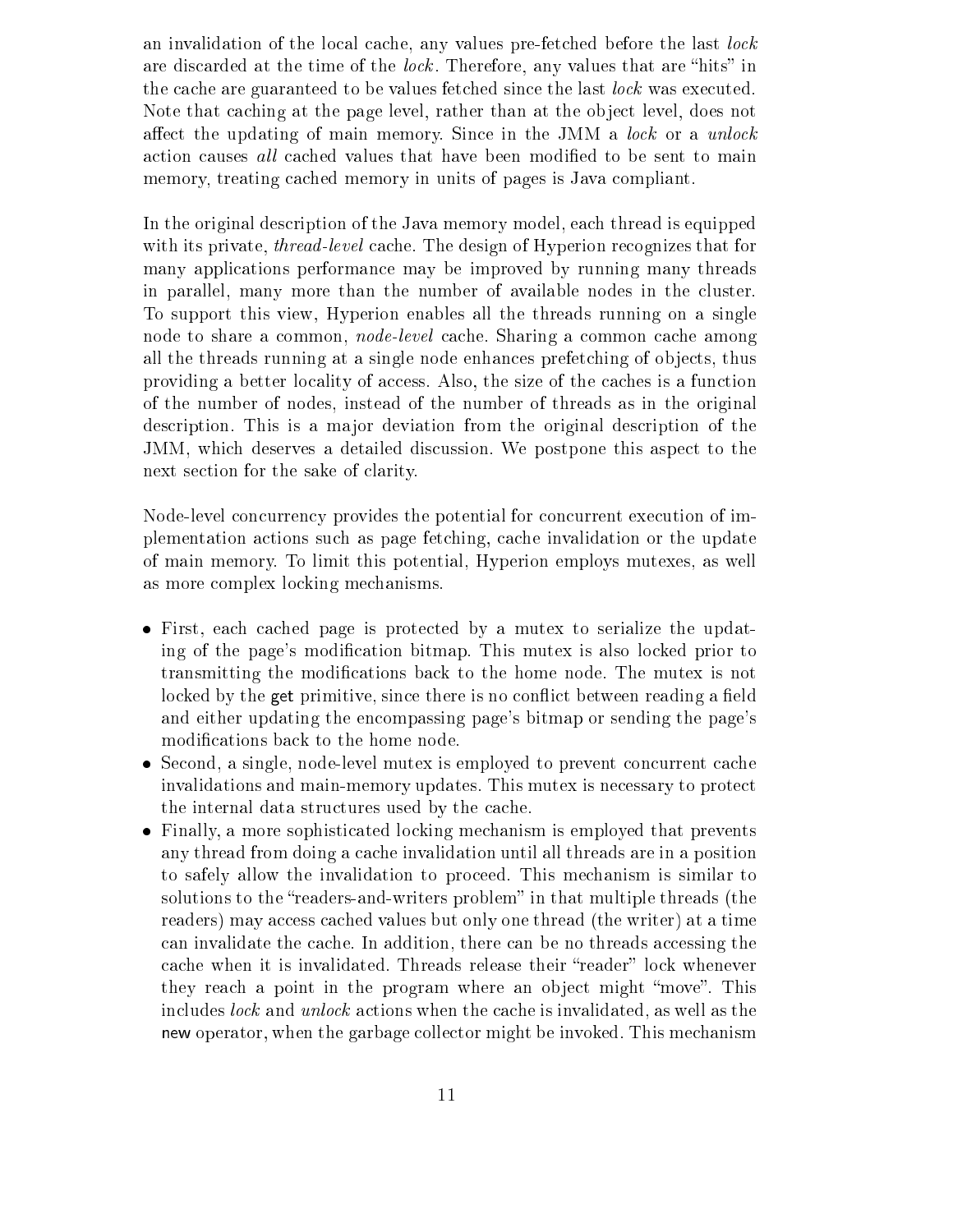| $N_0$                  | $Home_x$                         | $N_1$                  |
|------------------------|----------------------------------|------------------------|
| loadIntoCache(x)       |                                  | loadIntoCache(x)       |
| request x              |                                  | request x              |
|                        | send x (value 7) to $N_0$        |                        |
|                        | send $\times$ (7) to $N_1$       |                        |
| $T_0$ : use x (7)      |                                  | $T_3$ : use x (7)      |
| $T_1$ : assign $x=17$  |                                  | $T_4$ : assign $x=19$  |
| $T_2$ : use x (17)     |                                  | $T_5$ : use x (19)     |
| updateMainMemory $(x)$ |                                  | updateMainMemory $(x)$ |
| transmit $x(17)$       |                                  | transmit $x(19)$       |
|                        | receive $\times$ (17) from $N_0$ |                        |
|                        | receive $\times$ (19) from $N_1$ |                        |

Fig. 4. A typical situation for threads interacting on a variable x.

```
Main Memory
read \times (value 7) for T_0read \times (7) for T_3write \times (17) for T_1read \times (17) for T_2write \times (19) for T_4read \times (19) for T_5
```
Fig. 5. The serial ordering for variable x.

prevents a cache invalidate when a page fetch is underway and thus avoids the need to possibly dis
ard arriving pages and re-issue page requests. In addition, concurrent page requests can be safely and simply satisfied by a single page fet
h from the home node.

#### 4.3 Node-level concurrency and node-level caches

Does the node-level cache approach of Hyperion comply with the thread-level cache specification of JMM? And does special care need to be taken to support concurrent access to the local cache?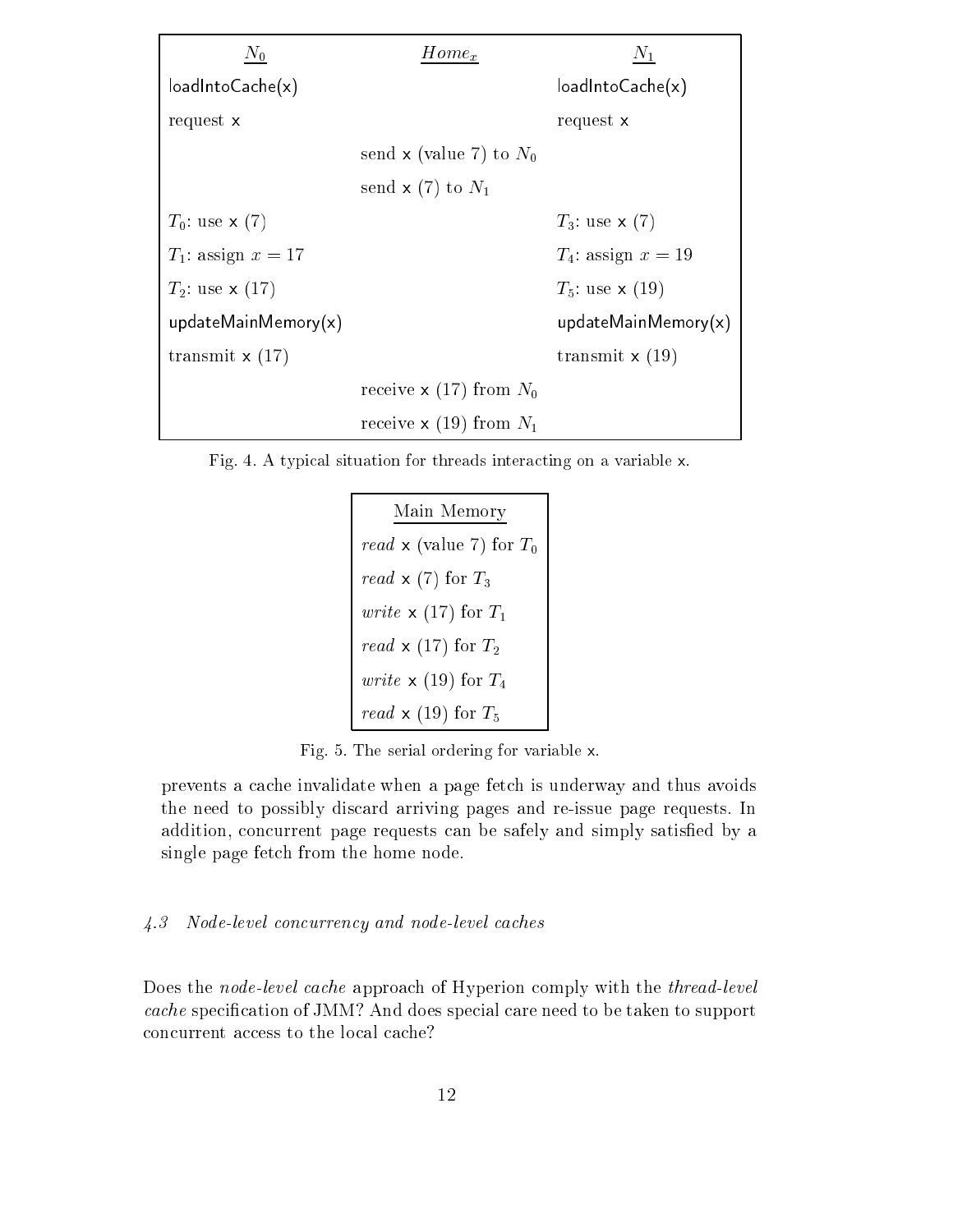One aspect of sharing the local cache is that it extends pre-fetching to cross thread boundaries, in ontrast with the operational des
ription of the JMM. Actually, one thread can cause an object to be cached. The cached object may be subsequently accessed by another thread executing on the same node. The justification for this pre-fetching is the same as discussed in the preceding subsection. The key fact is that, if any thread invalidates the cache, the whole cache is invalidated for all threads. This ensures that any "hit" in the cache provides a valid value no matter which thread is executing the access. The values in the cache have all been loaded after the last cache invalidation performed by any thread.

A second aspect of cache sharing is that an *assign* performed by one thread on a given node will be "seen" earlier by other threads on the same node than by threads exe
uting elsewhere in the luster, again in ontrast with the operational des
ription of the JMM. Sin
e the JMM utilizes a separate cache for each thread, it requires that, for a thread to use the value assigned by another thread, the value must be stored to main memory by the thread that performed the assign and then loaded from main memory by the thread that is performing the use. In Hyperion, however, the home location is not actually touched until there is a *lock* or a *unlock* executed on the node. This means that the JMM concept of main memory is not *directly* implemented in Hyperion by a set of physical *home locations*, one fixed location for each variable. In some circumstances, the value corresponding to the conceptual JMM main-memory opy of a given variable, may be read or written in the node-level cache, instead of its regular home location.

In fact, in Hyperion a variable may be cached on multiple nodes with multiple threads on each node concurrently accessing the local copy. The JMM requires that the main-memory a
tions performed on this variable be serializable. However, in Hyperion the actions are potentially performed concurrently by processors on different nodes. The key element to the argument that the Hyperion approa
h is JMM ompliant is that the required serial ordering of JMM main-memory actions *for a given variable* can always be constructed from the node-level tra
es of the Hyperion implementation's manipulation of that variable at run time.

In general the serial ordering of the main-memory actions is constructed by splicing together the Hyperion traces for each node. The splicing is driven by the trace from the home node, using the calls to the loadIntoCache and updateMainMemory routines of Hyperion's runtime to ontrol the merging from the other tra
es.

• A call to loadIntoCache for a variable x issues a read request from the local node to the home node for x; eventually, this home node serves the request by a
tually reading the value of <sup>x</sup> in from memory (read a
tion of the JMM)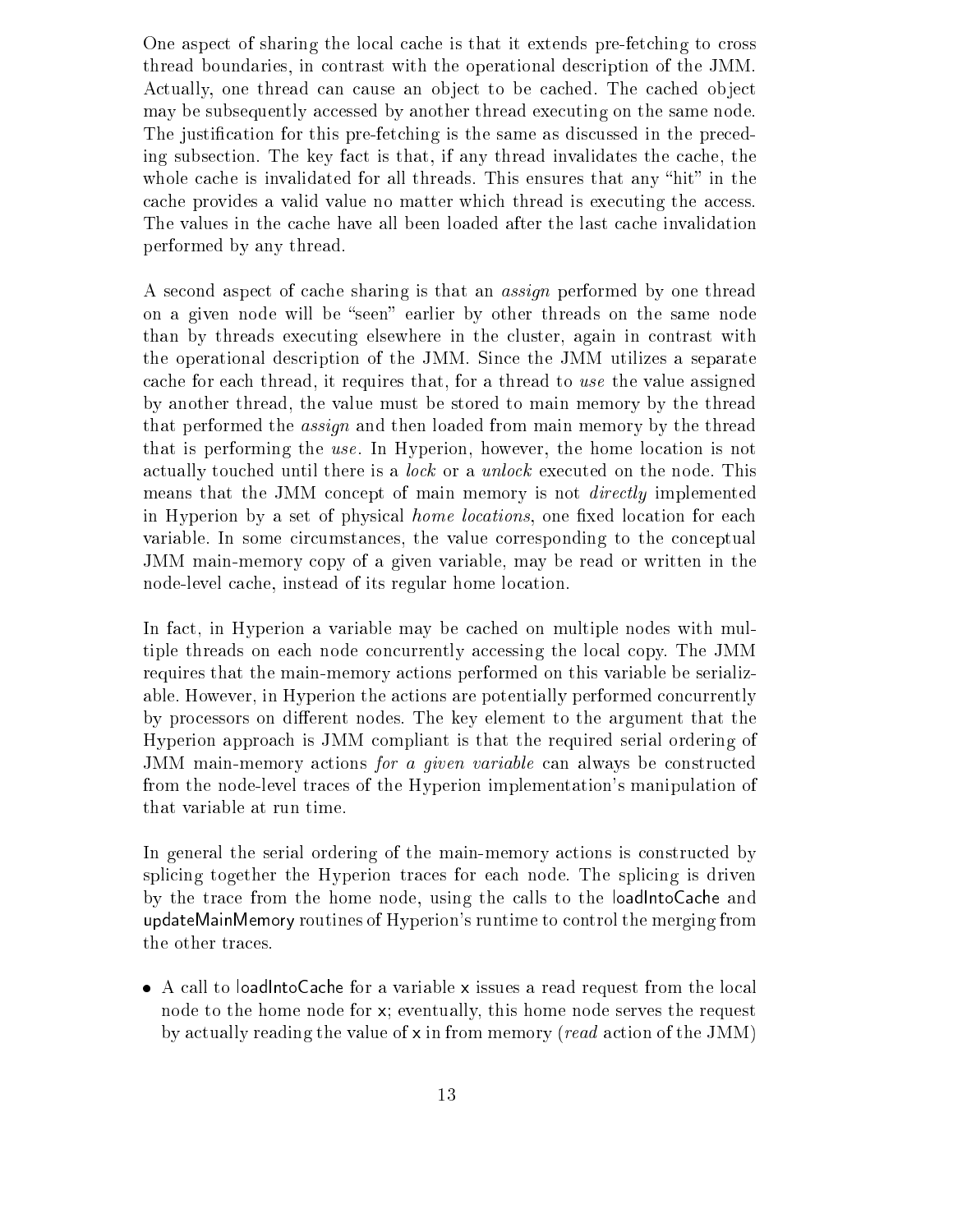and it sends it ba
k to the requesting node; the value is eventually re
eived and loaded into the cache (load action), where can subsequently be used  $(use action).$ 

• A call to the updateMainMemory routine scans all the variables x which have been modified *(assign* action) at the local node since the last update; for each of them, it transmits the local value to the specific home node (store action); the home node eventually receives this value and actually updates its memory with it *(write action)*.

To illustrate a typi
al situation, onsider the sequen
e of a
tions displayed in Figure 4. Variable x is cached on two single-processor nodes,  $N_0$  and  $N_1$ . There are three threads executing on each node:  $T_0$ ,  $T_1$  and  $T_2$  on  $N_0$ ;  $T_3$ ,  $T_4$  and  $T_5$ on  $N_1$ . The home node for x is  $Home_x$ . Despite the concurrent assignments and the subsequent use of the assigned values by other threads, the required serial ordering of the main memory actions can still be constructed, as shown in Figure 5.

A full description of an algorithm for constructing a serial ordering of the JMM main-memory a
tions, given a set of Hyperion node-level tra
es, is provided in [20]. We are currently working on a formal description of this algorithm.

### 5 Performan
e evaluation: minimalost mapoloring

#### $5.1$ Experimental conditions and benchmark programs

We have implemented branch-and-bound solutions to the minimal-cost mapcoloring problem, using serial C, serial Java, and multithreaded Java. These programs have first been run on a eight-node cluster of 200 MHz Pentium Pro pro
essors, running Linux 2.2, inter
onne
ted by a Myrinet network and using MPI implemented on top of the BIP communication interface  $[21]$ . We have also executed the programs *without any modification* on a four-node cluster of 450 MHz Pentium II pro
essors running Linux 2.2, inter
onne
ted by a SCI network using the SISCI communication interface. The serial C program is compiled using the GNU C compiler, version 2.7.2.3 with -O6 optimization, and runs "natively" as a normal Linux executable. The Java programs are translated to C by Hyperion's java2c compiler, the generated C code is also compiled by GNU  $\rm C$  with  $\rm -O6$  optimization, and the resulting object files are linked with the Hyperion/PM2 run-time system.

The two serial programs use identi
al algorithms, based upon storing the search states in a priority queue. The queue first gives priority to states in the bottom half of the sear
h tree and then se
ondly sorts by bound value.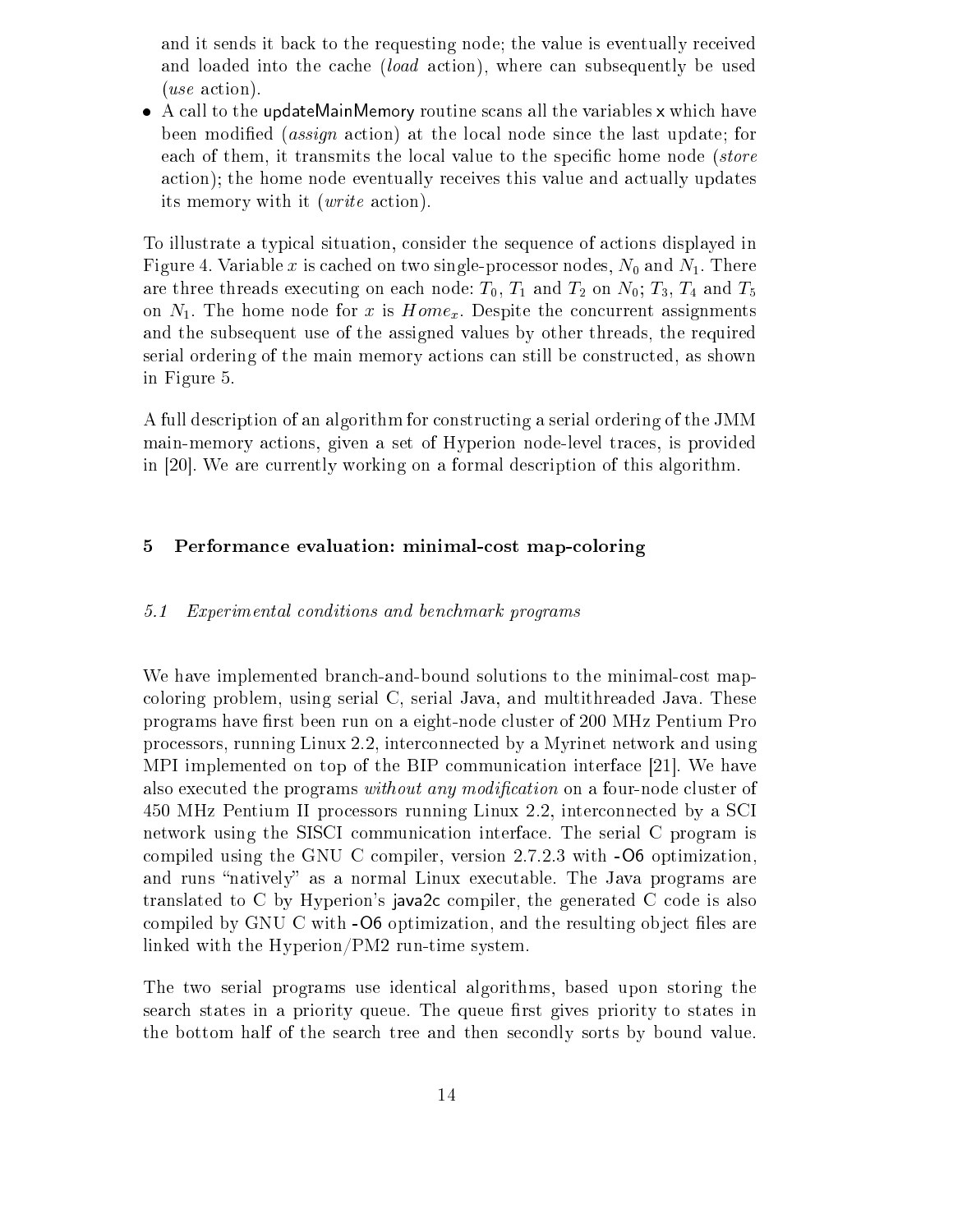(Giving priority to the states in the bottom half of the sear
h tree drives the search to find solutions more quickly, which in turn allows the search space to be more efficiently pruned.) The parallel program does an initial, single-threaded, breadth-first expansion of the search tree to generate sixtyfour sear
h states. Sixty-four threads are then started and ea
h one is given a single state to expand. Ea
h thread keeps its own priority queue, using the same sear
h strategy as employed by the serial programs. The best urrent solution is stored in a single location, protected by a Java monitor. All threads poll this location at regular intervals in order to effectively prune their search space. All programs use a pre-allocated pool of search-state data objects. This avoids making a large number of calls to either the C storage allocation primitives (mallo
/free) or utilizing the Java garbage olle
tor. (Our distributed Java garbage olle
tor is still under development.) If the pool is exhausted, the search mechanism switches to a depth-first strategy until the pool is replenished. Maintaining a onstant number of threads a
ross exe
utions on different size clusters helps to keep fairly constant the aggregate amount of work performed across the benchmarking runs. However, the pattern of intera
tion of the threads (via the dete
tion of solutions) does vary and thus the work performed also varies slightly across different runs.

For benchmarking, we have solved the problem of coloring the twenty-nine eastern-most states in the USA using four colors with different costs. Assigning sixty-four threads to this problem in the manner described above, and using Hyperion's round-robin assignment of threads to nodes, is reasonably effective at evenly spreading the number of state expansions performed around a luster, if the number of nodes divides evenly into the number of threads. (In the future we plan to investigate dynami and transparent load balan
ing approa
hes using the thread migration features of PM2.)

#### 5.2 Overhead of Hyperion/PM2 vs. hand-written C code

First, we compare the performance of the serial programs on a *single* 450 MHz Pentium II pro
essor running Linux 2.2. Both the hand-written C program and the C code generated by java2c were compiled to native Pentium II instructions using gcc 2.7.2.3 with option - 06. Execution times are given in seconds.

| Hand-written C                                          |    |
|---------------------------------------------------------|----|
| Java via Hyperion/PM2                                   |    |
| Java via Hyperion/PM2, in-line DSM checks disabled      |    |
| Java via Hyperion/PM2, array bound checks also disabled | 98 |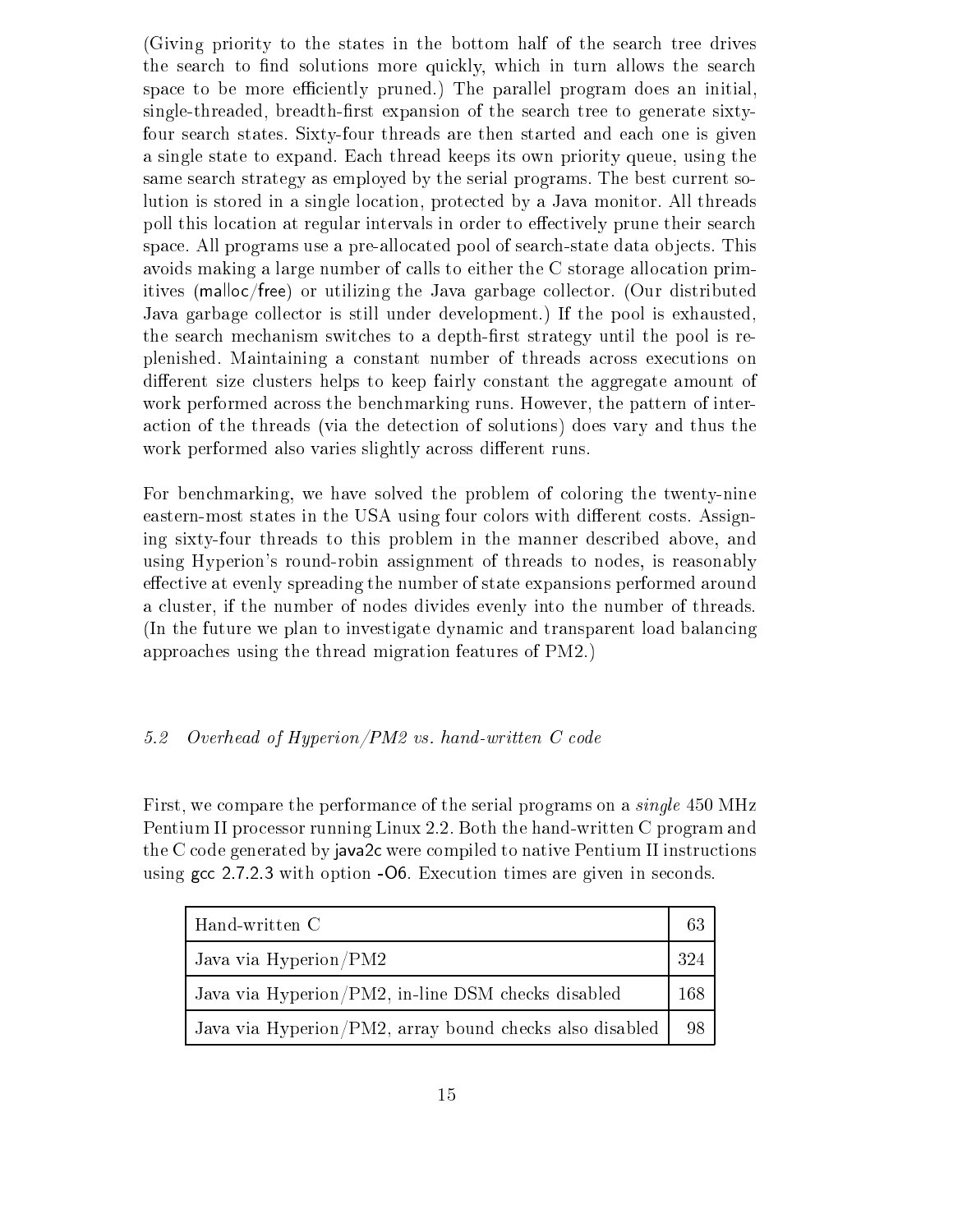We consider this a "hard" comparison because we are comparing against handwritten, optimized C code and because the amount of straight-line computation is minimal. This application features a large amount of object manipulation (inserting to and retrieving from the priority queue; allo
ating new states from the pool and returning "dead-end" states to the pool) with a relatively small amount of computation involved in expanding and evaluating a single state. In fact, the top two lines in the table demonstrate that the *original*  $Hyperion/PM2$  execution is roughly five times slower than the execution of the hand-written C program.

The bottom two lines in the table help explain the urrent overheads in the Hyperion/PM2 implementation of the Java ode and represent umulative improvements to the performan
e of the program. In the third line of the table, the Java code is executed on a single node with the *in-line checks* disabled: in-line checks are used by Hyperion to test for the presence or the absence of a given Java obje
t at the lo
al node in the distributed implementation; as there is only one node at work in the case at stake, they are always satisfied. In the fourth line of the table, the array bound he
ks are additionally disabled. This last version an be onsidered as the losest to the hand-written C ode. It is only 55% slower. A comparison with hand-written  $C++$  code would probably be more fair to Hyperion, and would probably result in an even lower gap.

We can draw two conclusions from these figures. First, the in-line checks used to implement the Hyperion DSM primitives (e.g., loadIntoCache, get and put) are very expensive for this appli
ation. By disabling these he
ks in the C code generated by java2c, we save nearly  $50\%$  of the execution time. (This emphasizes the mapoloring appli
ation's heavy use of obje
t manipulation and light use of integer or floating-point calculations.) For this application it may be better to utilize a DSM-implementation te
hnique that relies on page-fault dete
tion rather than in-line tests for lo
ality. Even if the extra cost of a page fault is paid for every access to a non-cached remote object. this alternative technique avoids the high cost of the in-line checks. Such a omparison an be onveniently made using DSM-PM2's generi support. An extensive study of the relative efficiency of  $in-line$  vs.  $page-fault$  checks, based on five other applications, can be found in  $[22]$ . There, the page-fault version usually performs significantly better than the in-line check version.

Second, the cost of the array-bounds check in the Java array-index operation, at least in the Hyperion implementation, is also quite significant. We implement the bounds check by an explicit test in the generated C code. In the mapoloring appli
ation, arrays are used to implement the priority queues and in the representation of search states. In both cases the actual index calulations are straightforward and would be amenable to optimization by a compiler that supported the guaranteed safe removal of such checks. Such an optimization ould be implemented in java2
. Alternatively, this optimization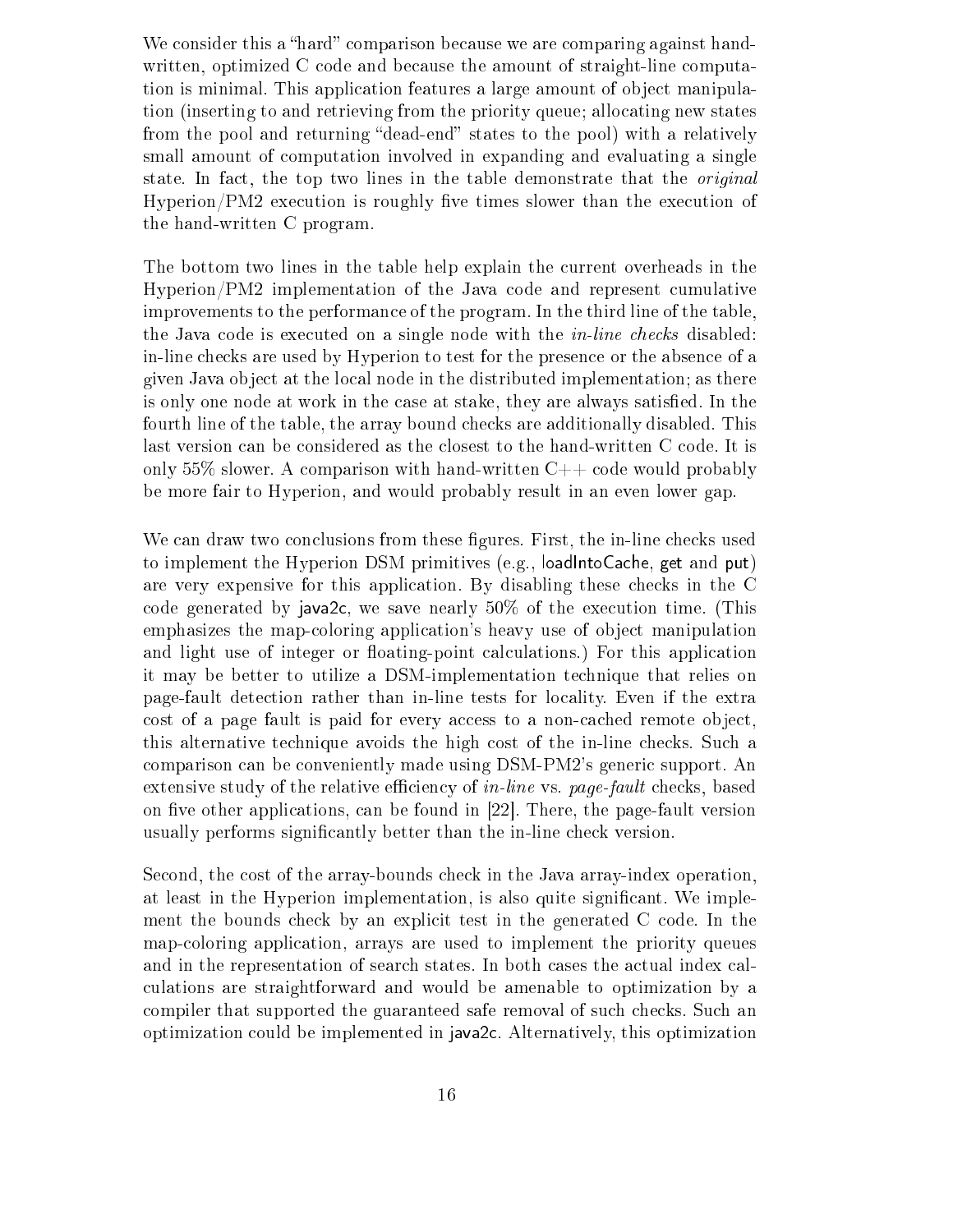

Fig. 6. Parallelizability results for the multithreaded version of our Java program solving the problem of oloring the twenty-nine eastern-most states in the USA using four colors with different costs. Tests have been done on two cluster platforms: 200 MHz Pentium Pro using MPI-BIP/Myrinet and 450 MHz Pentium II using SISCI/SCI. The program is run in all cases with 64 threads.

might be done by analysis of the bytecode prior to the execution of java2c. Or, the optimization could be performed on the generated C code. We plan to further investigate these alternatives in the future.

#### 5.3 Performan
e of the multithreaded version

Next, we provide the performan
e of the multithreaded version of the Java program on the two lusters des
ribed in Se
tion 5.1. Parallelizability results are presented in Figure 6: the multi-node execution times are compared to the single-node execution time of the same multithreaded Java program run with 64 threads.

On the 200 MHz Pentium Pro cluster using MPI-BIP/Myrinet, the execution time de
reases from 638 s for a single-node exe
ution to 178 s for an 4-node execution (90% efficiency), and further to 89 s for an 8-node execution (still 90% efficiency). On the 450 MHz Pentium II cluster using SISCI/SCI, the efficiency is slightly lower (78% on 4 nodes), but the execution time is significantly better: the program runs in 273 s on 1 node, and 89 s on 4 nodes. Observe that the multithreaded program on one 450 MHz Pentium II node follows a more efficient search path for the particular problem being solved than its serial, single-threaded version reported in Section 5.2. The efficiency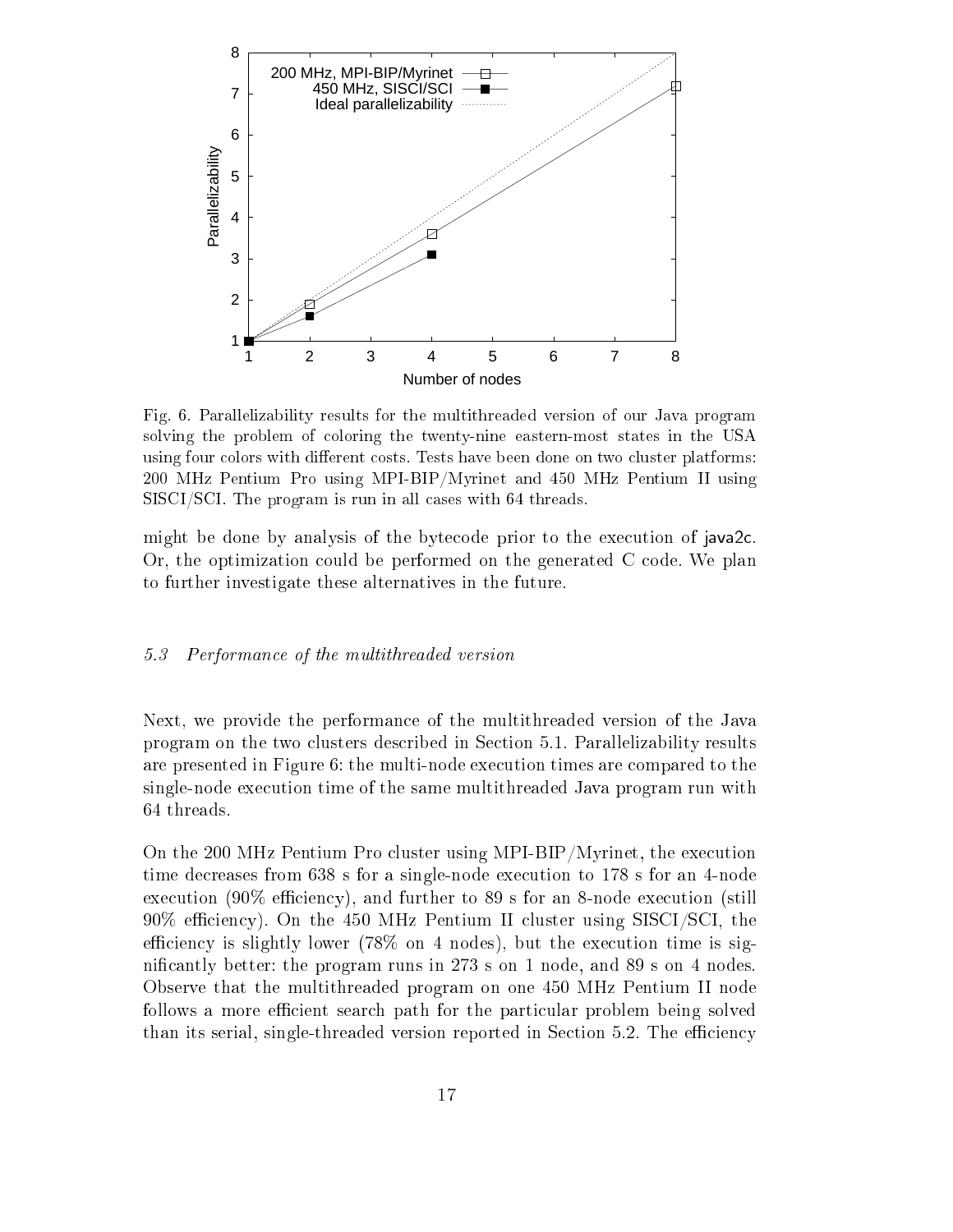decreases slightly as the number of nodes increases on a cluster. This is due to an in
reasing number of ommuni
ations that are performed to the single node holding the urrent best answer. With a smaller number of nodes, there are more threads per node and a greater han
e that, on a given node, requests by multiple threads to fetch the page holding the best answer can be satisfied by a single message ex
hange on the network. (That is, roughly on
urrent page requests at one node may be satisfied by one message exchange.)

We believe these results indicate the strong promise of our approach. However, further study is warranted. We plan to investigate the performan
e under Hyperion/PM2 of additional Java multithreaded programs, in
luding appli
ations onverted from the SPLASH-2 ben
hmark suite.

#### 6 Related work

The use of Java for distributed parallel programming has been the obje
t of a large number of research efforts during the past several years. Most of the recently published results highlight the importance of *transparency* with respect to the possibly distributed underlying architecture: multithreaded Java appli
ations written using the shared-memory paradigm should run unmodi fied in distributed environments. Though this goal is put forward by almost all distributed Java proje
ts, many of them fail to fully a
hieve it.

The JavaParty [4] platform provides a shared address space and hides the internode ommuni
ation and network ex
eptions internally. Obje
t and thread location is transparent and no explicit communication protocol needs to be designed nor implemented by the user. JavaParty extends Java with a prepro
essor and a run-time system handling distributed parallel programming. The sour
e ode is transformed into regular Java ode plus RMI hooks and the latter are fed into Sun's RMI ompiler. Multithreaded Java programs are turned into distributed JavaParty programs by identifying the lasses and obje
ts that need to be spread a
ross the distributed environment. Unfortunately, this operation is not transparent for the programmer, who has to explicitly use the keyword remote as a class modifier. A very similar approach is taken by the Do! project [3], which obtains distribution by changing the framework lasses used by the program and by transforming lasses to transparently use the Java RMI, while keeping an un
hanged API. Again, potentially remote objects are explicitly indicated using the remote annotation.

Another approach consists in implementing Java interpreters on top of a distributed shared memory  $[10,11]$  system. Java/DSM  $[11]$  is such an example, relying on the Treadmarks distributed-shared-memory system. Nevertheless, using an off-the-shelf DSM may not lead to the best performance, for a num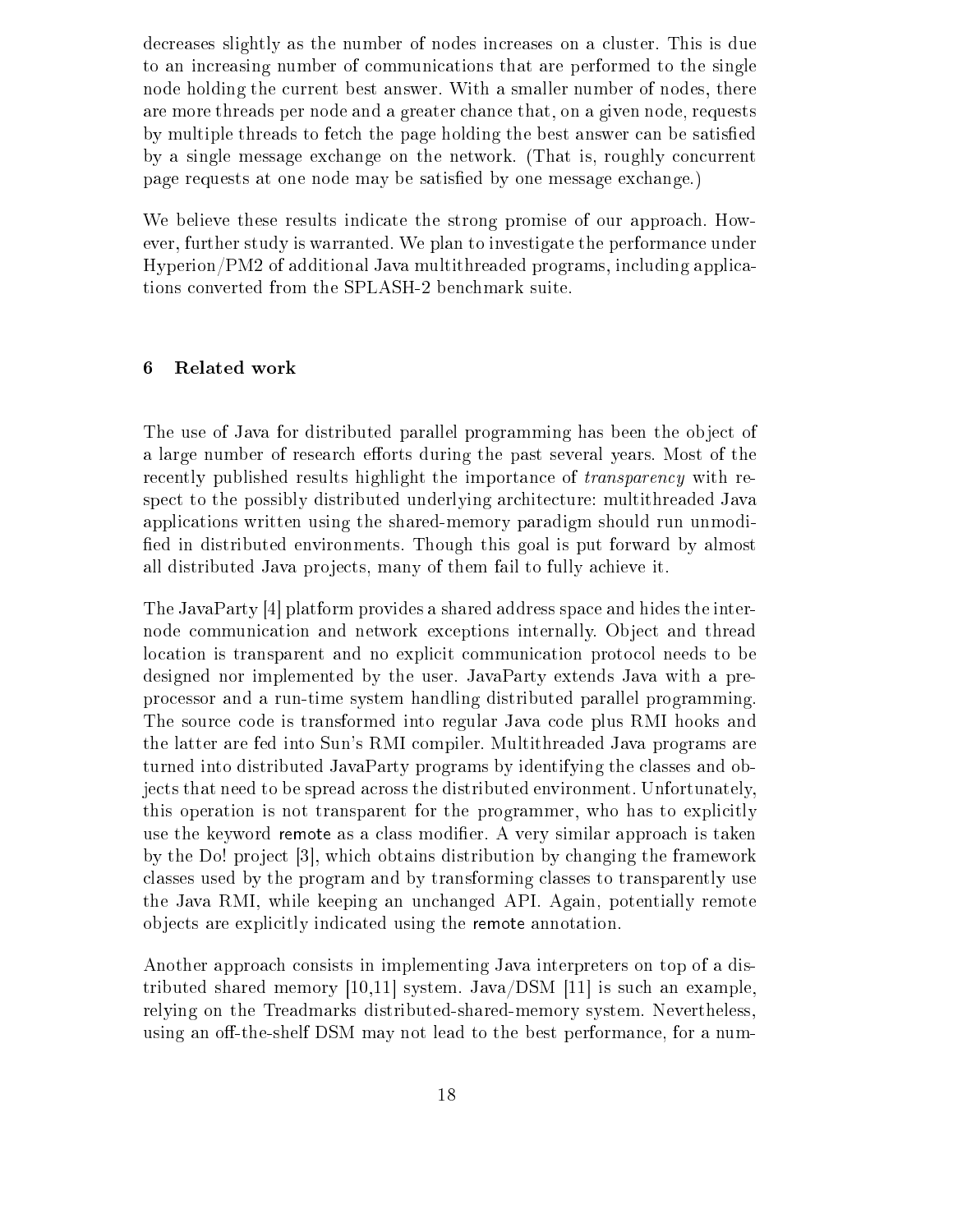ber of reasons. First, to our knowledge, no available DSM provides spe
i support for the Java memory model. Second, using a general-purpose releaseconsistent DSM sets up a limit to the potential specific optimizations that could be implemented to guarantee Java consistency. Locality and caching are handled by the DSM support, which is not flexible enough to allow the higher-level layer of the system to configure its behavior.

 $cJVM$  [9] is another interpreter-based JVM providing a single image of a traditional JVM while running on a cluster. Each cluster node has a cJVM pro
ess that implements the Java interpreter loop while exe
uting part of the appli
ation's Java threads and ontaining part of the appli
ation obje
ts. In ontrast to Hyperion's obje
t a
hing approa
h, JVM exe
utes methods on the node holding the master opy of the obje
t, but in
ludes optimizations for data caching and replication in some cases.

Our interest in omputationally intensive programs that an exploit parallel hardware justifies three main original design decisions for Hyperion. First, we rely on a Java-to-C ompiler to transform byte
ode to native ode and we expect the compilation cost will be recovered many times over in the course of running su
h programs. We believe this approa
h will lead to mu
h better exe ution times ompared to the interpreter-based approa
hes mentioned above. Second, Hyperion uses the generic, multi-protocol DSM-PM2 run-time system, which is configured to specifically support Java consistency. Finally, we are able to take advantage of fast luster networks, su
h as SCI and Myrinet, thanks to our portable and efficient communication library provided by the PM2 run-time system.

#### 7 Con
lusion

The goal of the Hyperion project is to provide the software infrastructure to use Java to program lowost, high-performan
e lusters of ommodity pro cessors. Hyperion supports viewing a cluster as executing a *single* Java virtual machine. We believe that transparently enabling the use of such clusters will make Java an attra
tive language for high-performan
e omputing to a large lass of programmers.

In Java, the notion of concurrency has been included from the very beginning in the language specification, both at the user level and within the bytecode. Concurrency is exposed to the user through *threads*, which share a common address space. The standard library provides a number of facilities to start a thread, suspend or kill it, switch control between threads, etc., and the  $Java$ memory model specifies how threads may interact with the common memory. It is thus possible to leverage this feature to directly map a multithreaded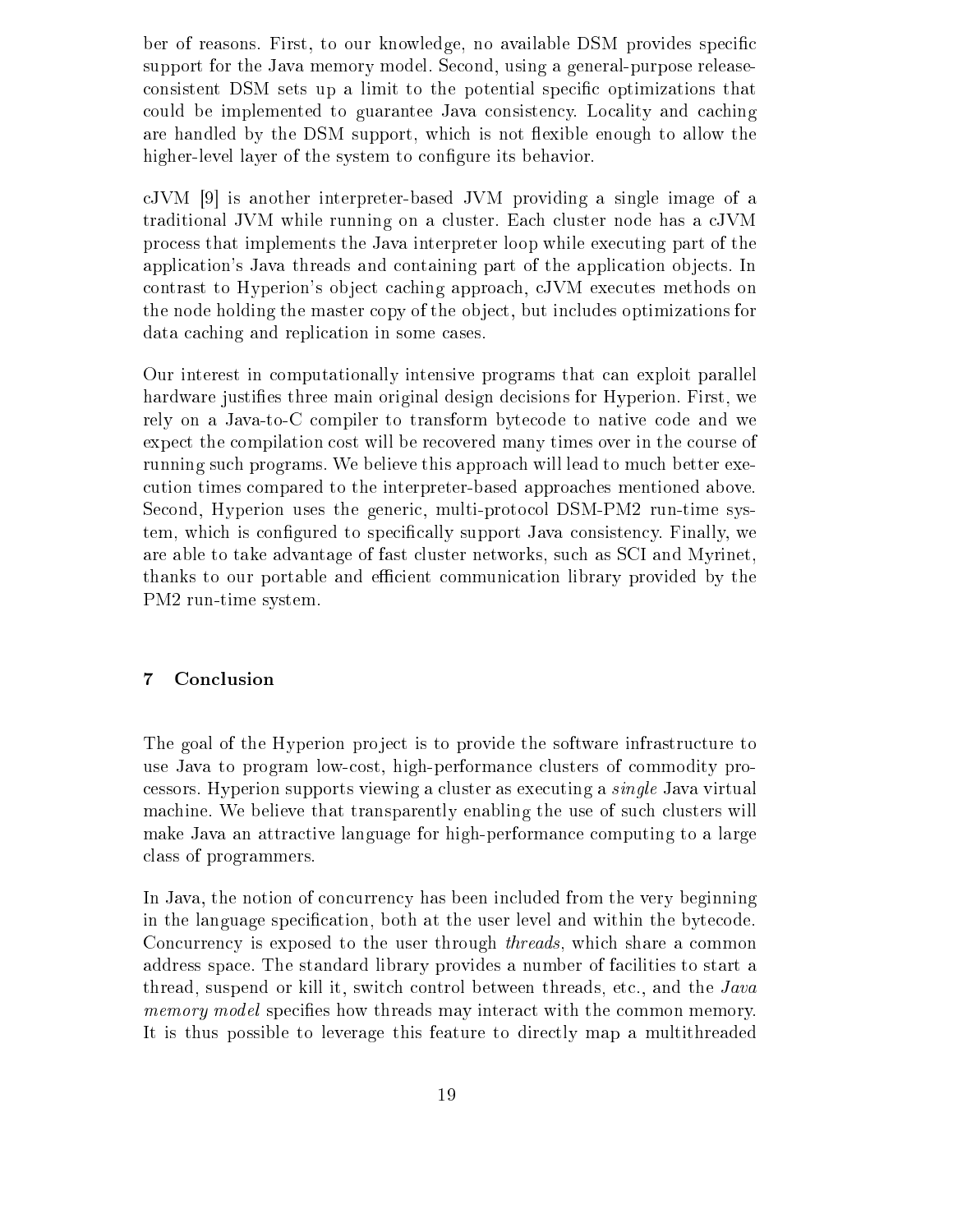Java program onto a luster. Faster exe
ution is obtained by mapping the original Java threads onto the native threads available in the luster. These threads are spread across the processing nodes to provide actual concurrent exe
ution and load balan
ing. The Java memory model is implemented by a distributed shared memory (DSM) substrate, so that the original semantics of the language is kept un
hanged.

Portability has been a major obje
tive in the design of Hyperion. We did not commit to any specific flavor of Unix, nor any processor architecture, nor any specific type of interconnection network and protocol. To achieve this hallenge, the Hyperion platform has been built on top of a portable runtime environment called *DSM-PM2*, which is portable across a wide spectrum of high-performance networks, such as SCI, Myrinet, and Gigabit-Ethernet, and an be used with most ommon ommuni
ation interfa
es, su
h as TCP, MPI and VIA. While the system currently runs on clusters of Linux PCs, we expect to be able to use Hyperion on nearly any UNIX-based luster or parallel computing environment without any significant modification.

Our ben
hmarking results demonstrate this portability as we ran an unmodified program on two clusters utilizing different processors, different network technologies and different communication protocols. Our results also identify two key needs to enable high-performance *serial* execution of Java code: the elimination of in-line checks for object locality and the optimization of arraybound he
king. Finally, we presented parallelizability results that demonstrate good parallel efficiency for our benchmark application on the available lusters.

Hyperion therefore demonstrates that unmodified, standard Java programs can run effectively and transparently on clusters. Java threads can be implemented with high-performan
e, low-level threads that an be mapped to different processors for true parallelism and the Java memory model can be efficiently implemented in a distributed-memory environment. This combination of performan
e, transparen
y and portability makes Java an attra
tive alternative for programming lusters of omputers.

#### A
knowledgments

We thank the anonymous referees for their remarks, which helped us improve the quality of this paper.

The Hyperion-PM2 ollaboration was supported by funding from the NSF and INRIA via the USA-Fran
e Cooperative Resear
h program.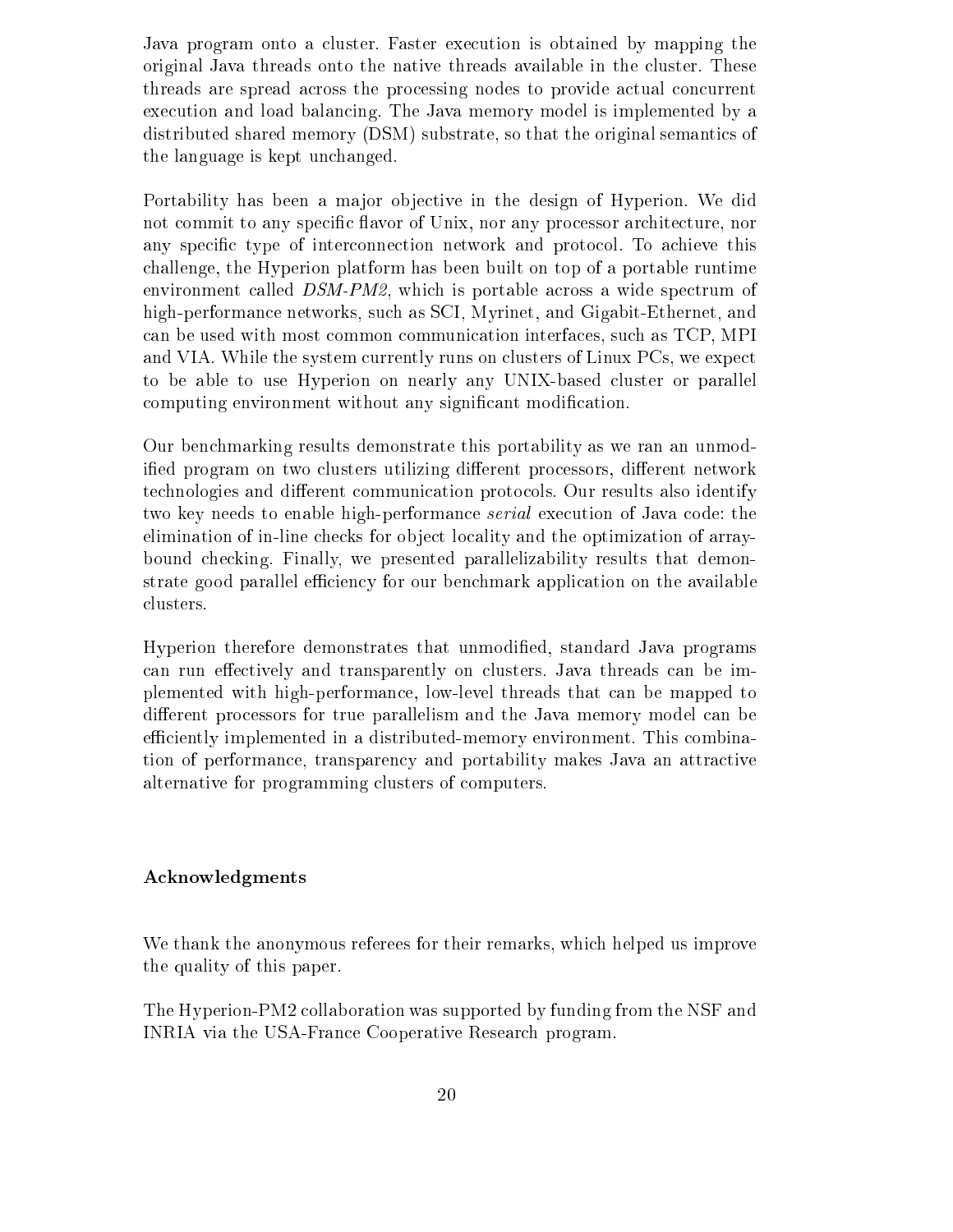#### Referen
es

- [1] F. Breg, S. Diwan, J. Villacis, J. Balasubramanian, E. Akman, D. Gannon, Java RMI performance and object model interoperability: experiments with Java/HPC++, Concurrency: Practice and Experience 10 (11-13) (1998) 941– 955.
- [2] D. Caromel, W. Klauser, J. Vayssière, Towards seamless computing and meta
omputing in Java, Con
urren
y: Pra
ti
e and Experien
e 10 (11-13) (1998) 1043-1062.
- [3] P. Launay, J.-L. Pazat, A framework for parallel programming in Java, in: High-Performan
e Computing and Networking (HPCN '98), Vol. 1401 of Le
t. Notes in Comp. Science, Springer-Verlag, 1998, pp. 628–637.
- $[4]$  M. Philippsen, M. Zenger, JavaParty transparent remote objects in Java, Concurrency: Practice and Experience 9 (11) (1997) 1125–1242.
- [5] J. Maassen, T. Kielmann, H. Bal, Efficient replicated method invocation in Java, in: Proc. of the ACM 2000 Java Grande Conference, San Francisco, California, 2000, pp. 88-96.
- [6] A. Ferrari, JPVM: Network parallel computing in Java, Concurrency: Practice and Experience 10 (11-13) (1998) 985-992.
- [7] V. Getov, S. F. Hummel, S. Mintchev, High-performance parallel programming in Java: exploiting native libraries, Concurrency: Practice and Experience  $10$  (11-13) (1998) 863-872.
- [8] T. Kielmann, P. Hatcher, L. Bougé, H. Bal, Enabling Java for high-performance omputing: Exploiting Distributed Shared Memory and Remote Method Invocation, Communications of the ACM (2001). Special Issue on Java for High Performan
e Computing, to appear.
- [9] Y. Aridor, M. Factor, A. Teperman, cJVM: A single system image of a JVM on a luster, in: Pro
. of the International Conferen
e on Parallel Pro
essing, Fukushima, Japan, 1999, pp.  $4-11$ .
- [10] X. Chen, V. Allan, MultiJav: A distributed shared memory system based on multiple Java virtual machines, in: Proc. of the Int'l Conference on Parallel and Distributed Processing Techniques and Applications, Las Vegas, Nevada, 1998, pp. 91-98.
- [11] W. Yu, A. Cox, Java/DSM: A platform for heterogeneous computing, Concurrency: Practice and Experience 9 (11) (1997) 1213–1224.
- [12] R. Namyst, J.-F. Méhaut, PM2: Parallel multithreaded machine, a computing environment for distributed architectures, in: Parallel Computing (ParCo '95), Elsevier Science Publishers, 1995, pp. 279–285.